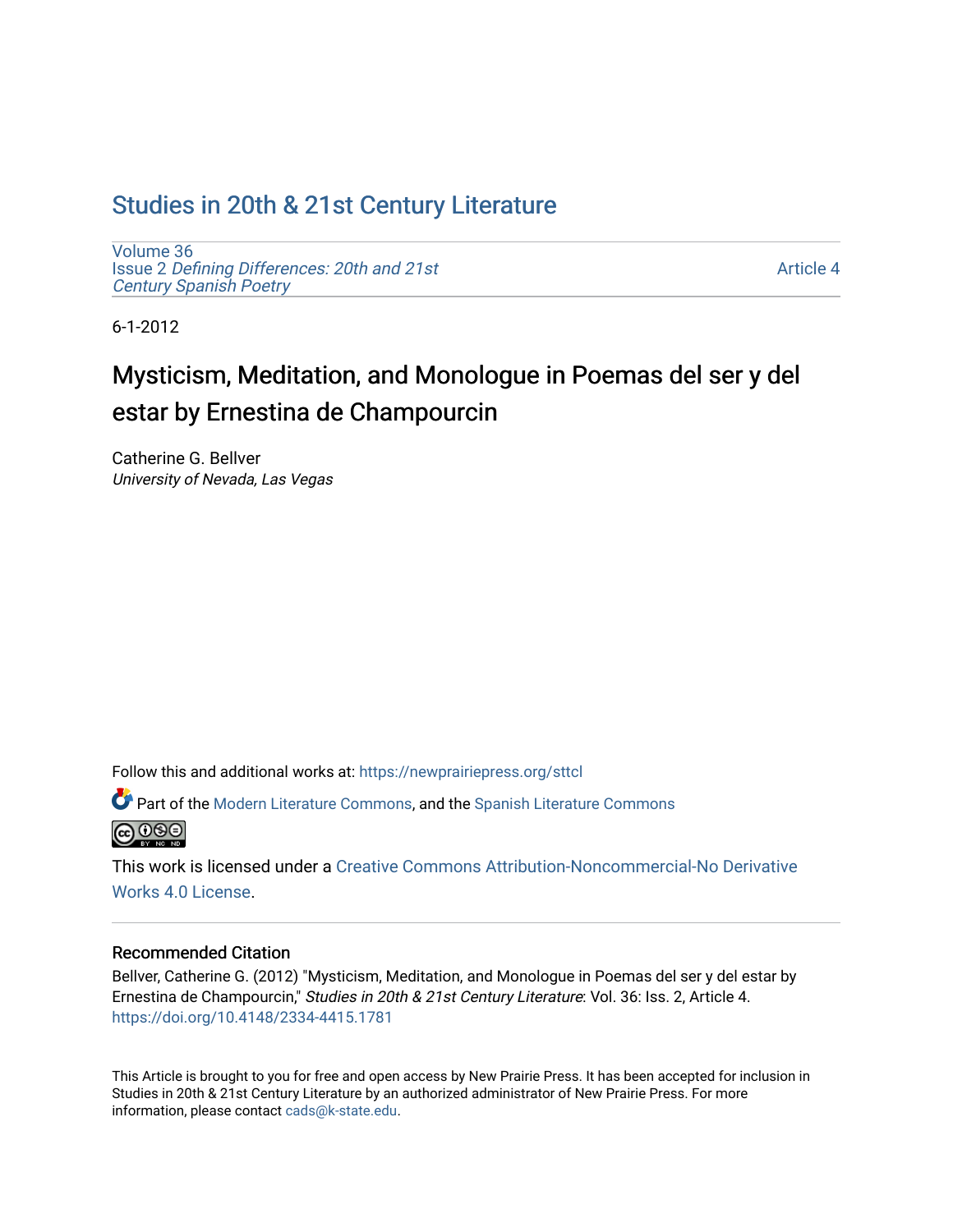## Mysticism, Meditation, and Monologue in Poemas del ser y del estar by Ernestina de Champourcin

## **Abstract**

Between 1954 and 1972, Ernestina de Champourcin wrote a series of six books centering on her poetic persona's quest for God and expressions of love toward Him. Poemas del ser y el estar is in many ways the culmination of her religious phase not only because it is the last in the series, but also because in it she reaches the serenity acquired when the search for God is over and the soul can dwell in the blissful state of illumination. Many have found implications of mysticism in her religious poetry. However, in spite of the evidence of a goal of transcendence and signs of the purgative and illuminative phases essential to the mystic journey, Champourcin cannot be rightly called a mystic, for she does not realize or aspire to total dissolution of the self in perfect union with God. She does separate herself from the social and the literary reality around her, but she never entirely blocks out the world of experience nor forfeits her sense of self. She writes not as a saint, but as a woman poet with an overriding preoccupation with God. Her poetic speaker turns away from the crowd, the material world, and the ego-centered self in order to look inward at the world of the spirit where she can quietly address the divine other and enjoy the splendor of His presence. For her, a spiritual joy is achieved when "ser" and "estar" commingle in time and place, existence announces essence, and divine presence illuminates her.

## Keywords

Ernestina de Champourcin, religious poetry, Poemas del ser y el estar, mysticism, mediation, monologue, self-identity, time and space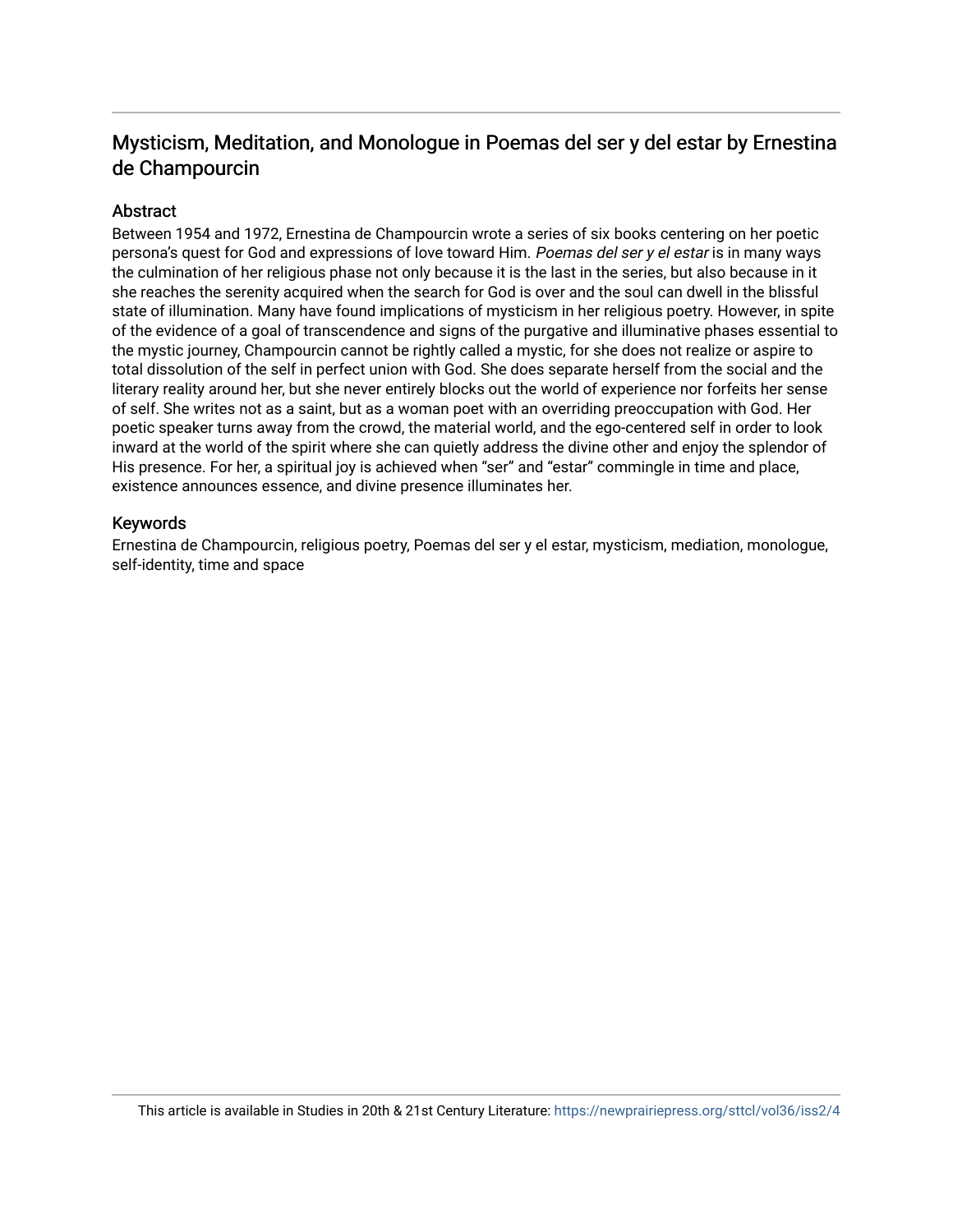## Mysticism, Meditation, and Monologue in *Poemas del ser y del estar* by Ernestina de Champourcin

### Catherine G. Bellver *University of Nevada, Las Vegas*

Ernestina de Champourcin is remembered primarily as one of two women poets included in Gerardo Diego's landmark anthology of 1934. She was an active and recognized poet at the time, having published four books of poetry during the twenties and thirties and having mingled with many of the young writers of the day. However, she published throughout her long life (1905-99), not only during the vanguard period but also during the years she lived in Mexico as well as after she returned to Spain in 1972. Critics regularly refer to a shift in Champoucin's poetry from her first poetry of human love to one of divine love but generally without detaining themselves long on the second phase in her poetic evolution (Acillona 105, Ascunce xxv, Azimendi 53, Benson 110, Comella 50, Landeira 78, and Villar  $2002$ ).<sup>1</sup>

In Mexico Champourcin wrote a series of six books centering on her poetic persona's quest for God and expressions of love toward Him. Beginning in 1952 with *Presencias a oscuras* 'Presences in the Dark,' she initiates her spiritual journey from a starting point of anguish, doubt, and pain. She struggles to purge herself of earthly ties and passions and constantly articulates her wish for union with God. Frequent questions, imperative verbs, and the use of the subjunctive mode bear out her posture as prostrate supplicant. From within the dark night of the soul, she can only intuit God's presence and long for transcendence. In her next book, *El nombre que me diste* (1960) 'The Name You Gave Me,' she progresses in her path toward ascetic purification; yet she still pleads for guidance, forgiveness, and rebirth, and God's presence continues to be distant or temporary. *Cárcel de los sentidos* (1964) 'Prison of the Senses' marks the turning of her back on the five senses and the beginning of her glimpses of God and of her feeling the loving embraces of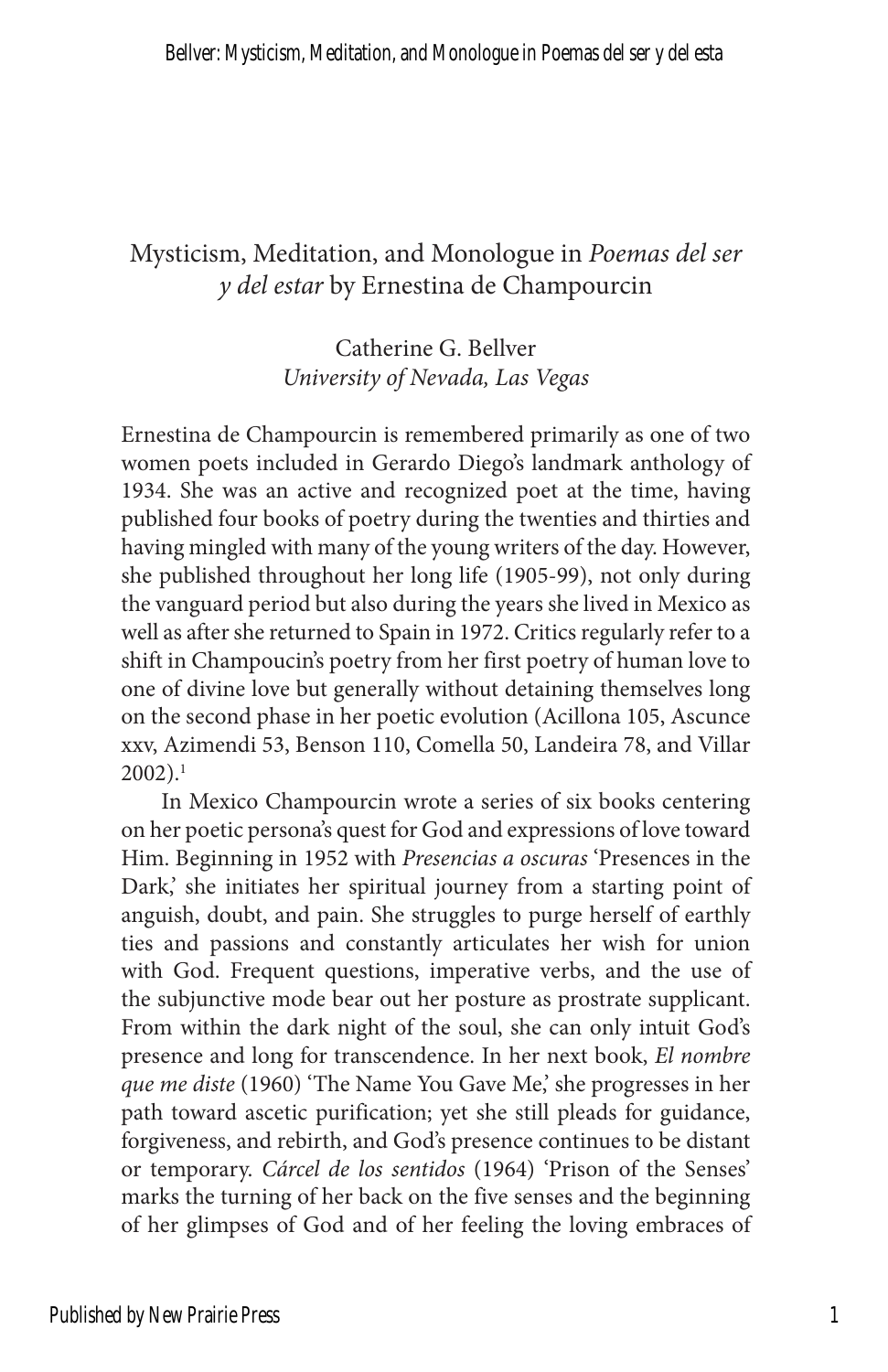her divine lover. *Hai-Kais espirituales* (1967) 'Spiritual Haikus,' with its compact panegyrics on the sacred implications in the material and the mundane, represents a brief interlude in her mystic quest. With *Cartas cerradas* (1968) 'Closed Letters,' Champourcin's poetic speaker encloses herself within the realm of the spirit. The intimacy and the personalization of the letter form testifies to her closeness to God, her increased confidence in her faith, and her growing inner calm. *Poemas del ser y del estar* (1972) 'Poems of Being and Existing,' is in many ways the culmination of Champourcin's religious phase not only because it is the last in the series, but also because in it she reaches the serenity acquired when the search for God is over and the soul can dwell in the blissful state of illumination.

This cursory summary of Champourcin's books published between 1954 and 1972 corroborates the implications of mysticism that critics have discerned in her religious poetry. However, in spite of the evidence of a goal of transcendence and the signs of the purgative and illuminative phases essential to the mystic journey, Champourcin cannot be rightly called a mystic, for she does not realize or even aspire to a total dissolution of the self into a perfect union with God. She separates herself from the social and the literary realities around her, but she never entirely blocks out the world of experience nor forfeits her sense of self. She is aware of the presence of God, but her own identity does not vanish. She writes not as a saint, but as a woman poet with an overriding preoccupation with God. Her poetic speaker turns away from the crowd, the material world, and the ego-centered self in order to look inward at the world of the spirit, where the devout self can quietly address the divine other and enjoy the splendor of His presence. For her, a spiritual joy is achieved when "ser" 'to be' and "estar" 'to exist' commingle in time and place, existence facilitates essence, and divine presence illuminates her.

Champourcin's poetry long demonstrated an underlying desire for transcendence. In the poetry of her youth, she found uplifting sensations in poetic creation and in the adventure of living. When she focused on the erotic, her expression carried religious undertones, for she perceived her object of human love as a conduit to spiritual joy and the eternal. She wrote of desire as a lived experience, but always with nuances of mystical transcendence and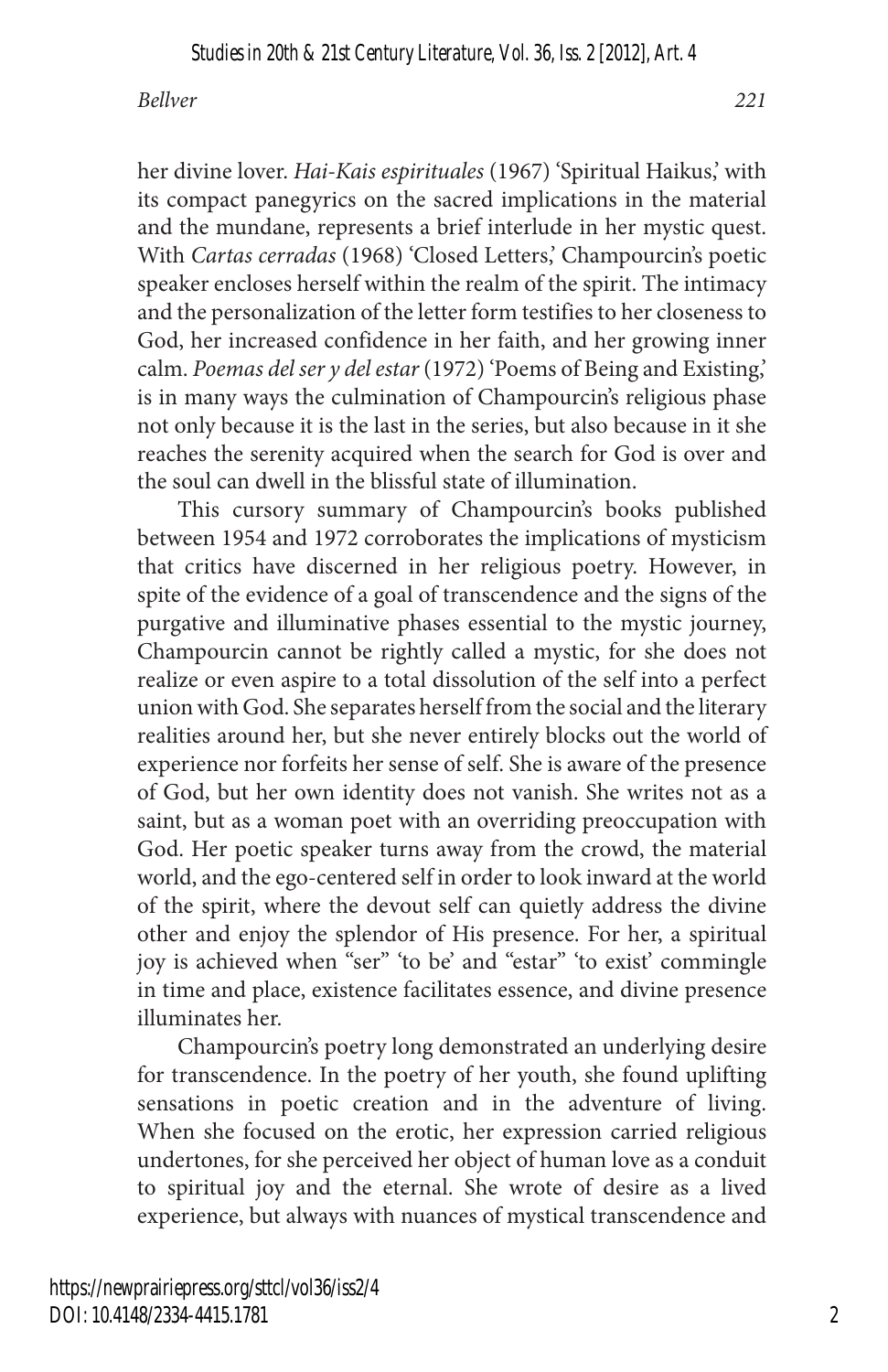neoplatonic idealism (Bellver *Absence*, 172-215, Espejo-Saavedra 133-39). Religion for her was not merely an element of her poetic idiom, it was also a way of life. She told interviewers that she was raised Catholic and had a long-established habit of reading the gospels every day (Bellver "Conversación" 74; Colomer Pellicer 216). Her religious commitment was no doubt intensified after she became a member of Opus Dei, the strict lay order founded in Spain in 1928 whose members adhere to prescribed daily sprititual practices and pledge to spread, throughout society, an awareness of God through their professional and public work. Champourcin's natural tendency to distance herself from worldly concerns through religious devotion was augmented by the marginalization cast on her by her circumstances. At the end of the Spanish civil war, she fled to Mexico with her husband, the poet and politically involved Juan José Domenchina, returning to Spain in 1972, where she remained until her death in 1999. More than thirty years of exile (along with the treatment usually afforded women writers) served to erase Champourcin from the literary annals of her country. *Poemas del ser y del estar*, although written in Mexico, was published in Spain by the prestigious publishing house Alfaguara, but went unnoticed.<sup>2</sup>

This book of religious poetry was out of tune with the poetic modes of its time of publication.3 When Champourcin began her poetry of "divine love," the poetry in Spain was predominantly poetry of message and communication or what Andrew P. Debicki studied as "poetry of discovery," poetry written as an act of inquiry, of knowledge, and of creation through language. Champourcin was well aware that her poetry did not coincide with that of poets who saw poetry as a means to convey social messages, and she openly and vigorously affirmed her rejection of this type of poetry. In the first poem of *Cartas cerradas*, she declared social poetry to be dull, mundane, and sordid:

> No sé hablar de esas cosas que se han puesto de moda: basura en las esquinas y vómitos de perro, hedores adheridos al quicio de las puertas; esa puerta en bostezo de hotelucho o cantina...

La poesía "social" no se me da tampoco... —Poesía sin misterio es acaso poesía?— (285)4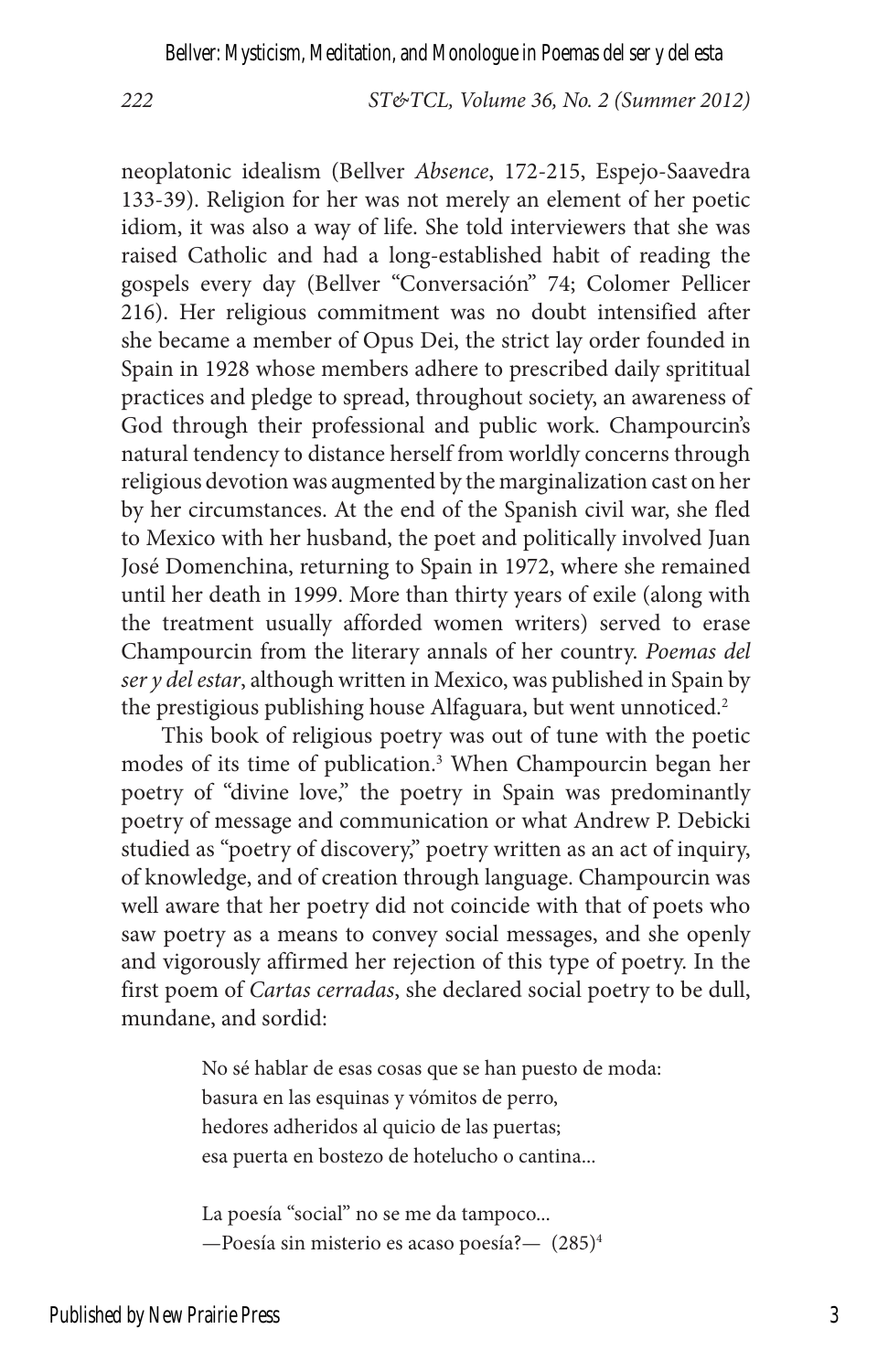I don't know to talk about the things that have become fashionable: trash on the corners and dog vomit, stench sticking to door frames; doors agape in flophouses and taverns...

"Social" poetry doesn't agree with me either... —Is poetry without mystery really poetry?—

By the time she wrote *Poemas del ser y del estar*, she disregards the opinion and company of others altogether:

> Si nadie entiende ¿qué importa? . . . . . . . . . . . . . . . Si me van dejando sola, ¿qué importa? (315)

> If no one understands, What does it matter? If everyone leaves me alone, What does it matter?

Her only companion is God, and her concerns no longer are of this world and its mandates. Certain religious overtones can be perceived in the "poetry of discovery," but these are more of an existential and aesthetic nature than a mystical one. Self-conscious or auto-reflexive, this poetry grapples with human limitations, searches for the meaning of time, life, and death, and ponders the void. José Angel Valente, for one, studied, commented on, and assimilated myriad versions of mysticism, but his relationship to spiritual transcendence was philosophical, intellectual, and reasoned. Champourcin's poetry, in contrast, speaks with the steadfastness, the devotion, and the unobstructed intimacy of the inveterate believer engaged in prayer.<sup>5</sup> Champourcin does not explore or question the meaning of earthly existence but focuses instead on the soul and its search for the worthiness of God's grace. Her concentration on spiritual life has led critics to apply the word mysticism to her poetry

https://newprairiepress.org/sttcl/vol36/iss2/4 DOI: 10.4148/2334-4415.1781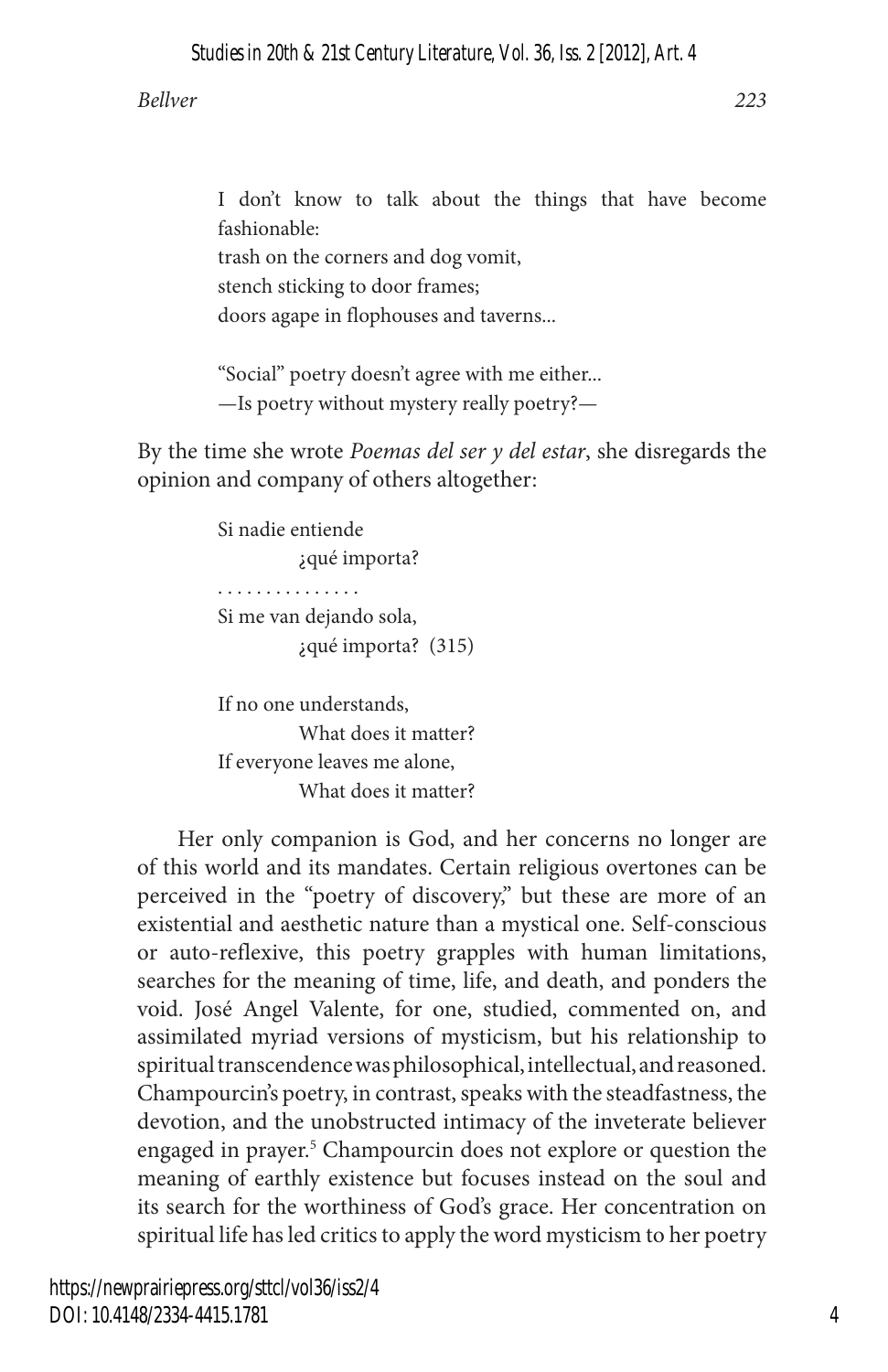either in general terms as a synonym for religious or more narrowly as actual mysticism. In the words of Arizmendi, Champourcin's poetry is one "que describe un auténtico camino de perfección" (54) 'that describes an authentic path to perfection,' and Acillona writes that Champourcin "se ajusta a la poesía mística tradicional … de cierto regusto neorrenacentista" (105-06) 'adjusts to traditional mystic poetry … with a certain neo-Renaissance overtone.'

In its broadest terms, Christian mysticism involves an individual's direct, subjective union with God. Mysticism cannot be acquired voluntarily; it is a gift from God granted through His grace. Basically, it comprises three steps or phases that begin with a purgative phase in which the individual struggles to eliminate worldly desires, passions, and sensations in order to arrive at the illuminative phase in which supreme knowledge of God is revealed as a prelude to the dissolution of the self in the ultimate phase of total union of will and love with God. In this final ascent, the soul has moved from the active position of a search for perfection to a state, beyond reason, of passive prayer and constant contemplation of God. Will and affections have been silenced "so that the soul may become overtly and wholly responsive to the prompting and gifts of God (Reinhardt xii). As Kurt Reinhardt explains, "God is present in the soul by virtue of the indwelling life of grace, and the mystical experience is the conscious awareness on the part of the soul of this presence" (xi).

As alluded to at the outset of this study, Champourcin's poetry of "divine love" begins in the purgative phase and reaches a state of illumination, awareness, and joy in *Poemas del ser y del estar* without, however, truly ascending to the unitive phase. Her knowledge of the ultimate mystery is still deficient; she still asks questions that go unanswered. Also her elegy to her sister with its mention of memory and death shows that she does not forfeit her affective attachments to other human beings, and by using, as sources of inspiration, images of natural settings identified with geographic preciseness, she clings to the world of the senses, even if in its idealized state of *locus amoenus*. She still dwells in a state of longing: "¡Enséñame a quedarme / en este Ser sin ser, / donde quiero anegarme!" (320) 'Teach me to stay in this Being without being, in which I want to sink!' She occasionally still struggles to reach eternal joy: "Lugar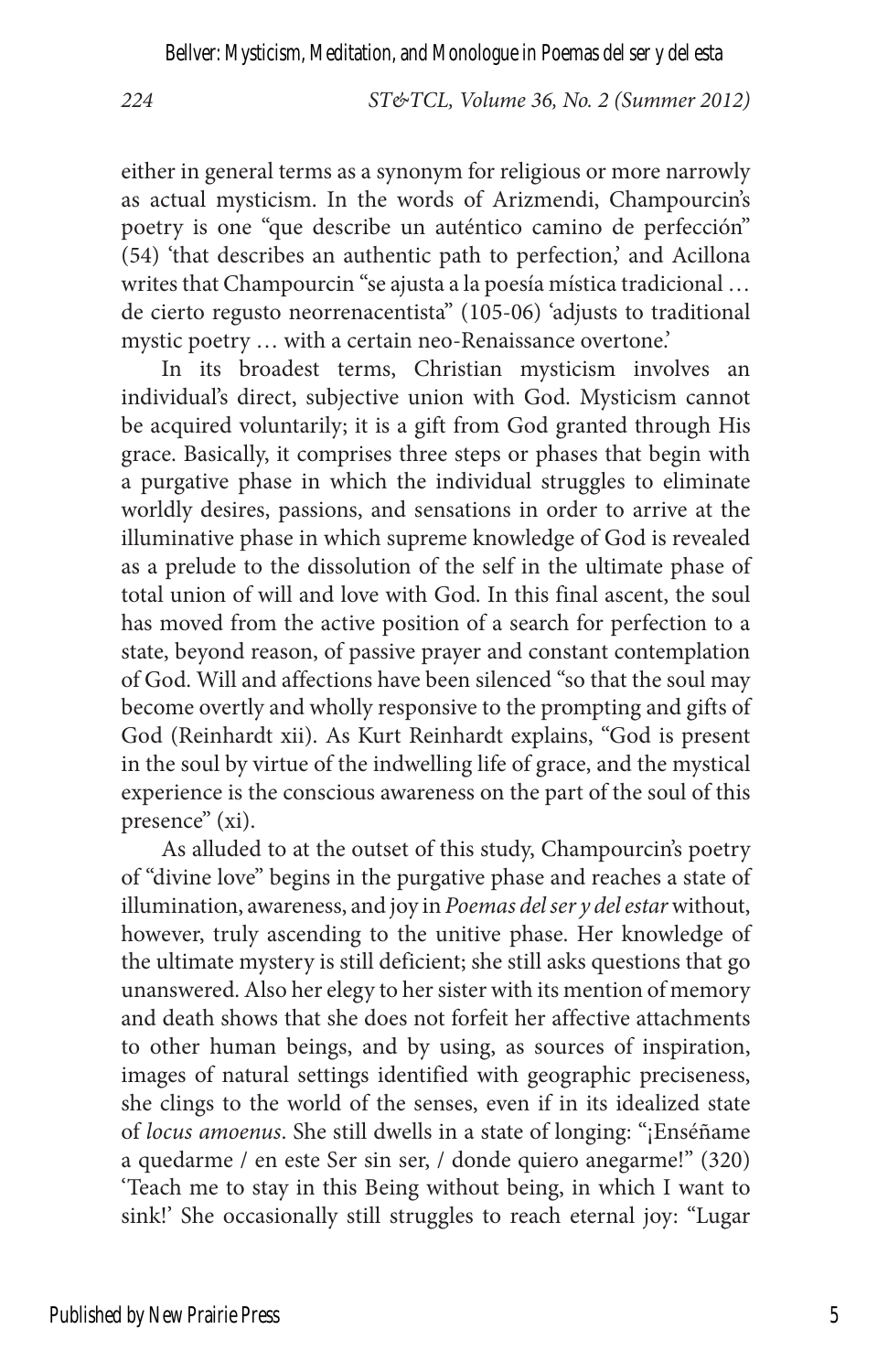del gozo eterno: / Ir hacia el punto extremo …¡Llegar a él" (328) 'The place of eternal joy / to go to the extreme end … to arrive at Him.' She appeals to God for assistance ("Ayúdame, Señor, / a entender lo que veo" [329] 'Help me Lord to understand what I see'), and still needing the intercession of the saints, she prays to Santa Teresa for guidance: "¿Será muy tarde ya para que des tu mano … ¿Cuáles son las veredas donde puedes guiarme?" (338) 'Is it too late for you to give me your hand? … Which are the paths along which you can guide me?' As the word "veredas" reveals, she employs the conventional Christian symbol of the "way" or "path" to represent the course that God or the saints have opened before her. Besides "veredas," she resorts to "camino," 'road,' to "trayecto," 'trajectory,' "circuito," 'circuit,' and "zaguán" 'vestibule.' These signs of extension, progression, or advancement indicate that the feeling of quest—of waiting, yearning, and searching—has not left her.

Total union with God remains an unfulfilled wish and distant goal. What prevails in *Poemas del ser y del estar* is a sense of joy, fulfillment, and inner peace. She may still be figuratively walking toward God, but she is on the right and direct route to Him: "Camino por tu camino. / Las demas sendas, / ¿qué importan?" (315) 'I walk along your road. / The other paths, / What do they matter?' She even declares she has reached a realm beyond reality and language: "Más allá de las palabras, del mundo" 'beyond word and the world.' Her depiction of her state as one beyond verbal explication points to the inexplicable and unfathomable nature of the genuine mystic experience. If not fused with God, she at least dwells in close, private proximity to Him. She inhabits hidden, isolated, and secret places where only she and God exist. She speaks of "lugares del encuentro" 'meeting places' and "lugares secretos" 'secret places,' and of an inner nothingness from which God springs: "De su único pozo / brota un sorbo divino" (329-30) 'From his sole well / a divine sip springs.'

Just as empty spaces give rise to fullness of being, silence and solitude become the requisite prelude to fulfilling encounters with God and thereby cause for joy, not loneliness. Silence allows her to feel the presence of God:

> El silencio del agua… Es un silencio puro,

https://newprairiepress.org/sttcl/vol36/iss2/4 DOI: 10.4148/2334-4415.1781

. . . . . . . .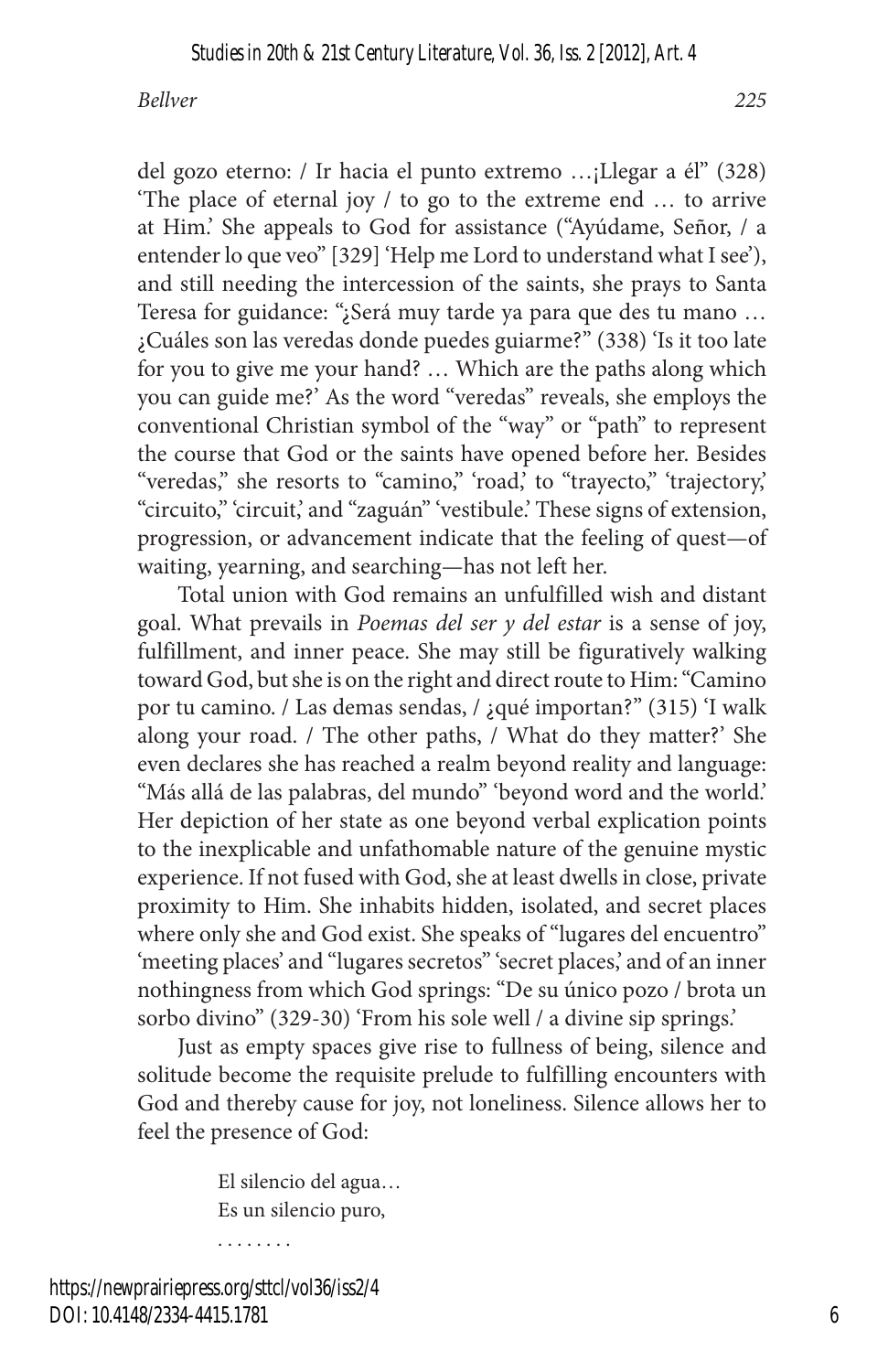y nos invade el alma con un gozo profundo. . . . . . . . . Se siente a Dios muy cerca (323) The silence of water… is a pure silence and it invades our soul with a deep bliss. . . . . . . . . God is felt close by

Solitude, like silence, is purity because it signifies withdrawal from the material world, spiritual receptivity, and the promise of the release, through death, from mortal restraint. God himself is understood as loneliness—unique and absolute—and, therefore, she does not fears it ("Eres Tú soledad / y por eso no la temo. … sola yo me quedo," [331] 'You are solitude and so I don't fear it … alone I stay.')

Without anyone, she has everything—God. This oxymoron is extended to her representation of divine revelation as illuminating darkness. Though reminiscent of the poetry of the Spanish mystics and tinged with symbolism, her discourse is fairly transparent. The poetic voice speaks figuratively of walking through darkness with the help of the shining word of God, but the poet employs conventional religious symbols in a straightforward manner. Where she approximates the allegorical diction of the mystic San Juan de la Cruz is in her description of the illuminative phase, particularly in the poem that begins "Tiempo de la noche" 'Nighttime.' While in San Juan's poems the lovers meet, caress, and consummate their love, in Champourcin's poem the speaker lies in bed, expectant and hopeful. Confident of God's existence, she praises night for being the time of love, but she experiences this only for a sweet, ephemeral moment: "la dulce pausa / del amor completo" (320) 'the sweet pause / of complete love.' In more of a dream than a mystic nuptial, she is left suspended in a state of plenitude and impregnated with hope:

Tiempo de la noche: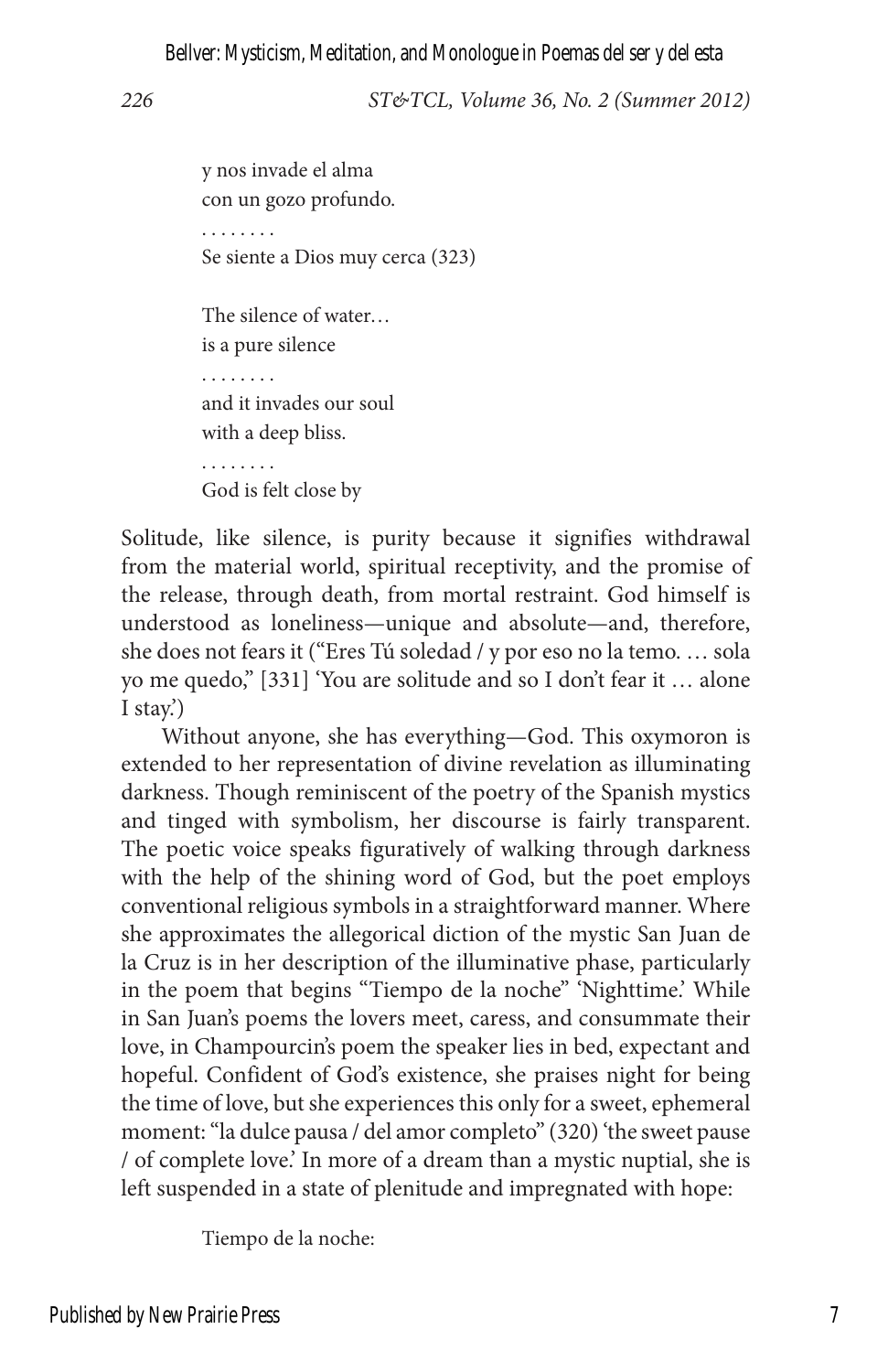dejádmelo entero Tiempo de esperanza con la luz por dentro (320)

Nighttime: leave it whole for me Time of hope with light within

Night or darkness symbolizes the concealment, ignorance, and imperfection of the soul that awaits the dawn or light of the divine, but it is also literally the time of day associated with prayer and therefore the physical setting for religious thoughts. However God's arrival into the speaker's room after travelling on a pearl-gray lake turns the descriptive setting into the archetypical depiction of the young maiden awaiting her lover:

> Desde mi estancia a oscuras voy contando los pasos que me acercan a ti. A este momento claro en que estaré contigo sin prisa ni cansancio (323)

In the dark of my room I count the footsteps that bring you to me. In the bright moment when I will be with you without any rush or fatigue

Any erotic ecstasy like that found in San Juan is precluded by the anticipation and forestalling in the last line. The joy expressed in these poems is complete, but pure ("júbilo intacto" [337] 'intact jubilation') and one of balance and rebirth ("inolvidable primavera en otoño" [337] 'unforgettable spring in autumn').

The speaker in Champourcin's poetry knows she is not God's equal ("Eras todo y yo nada" 'You are everything and I am nothing'). Nevertheless, they are intimate companions ("Ibamos navegando /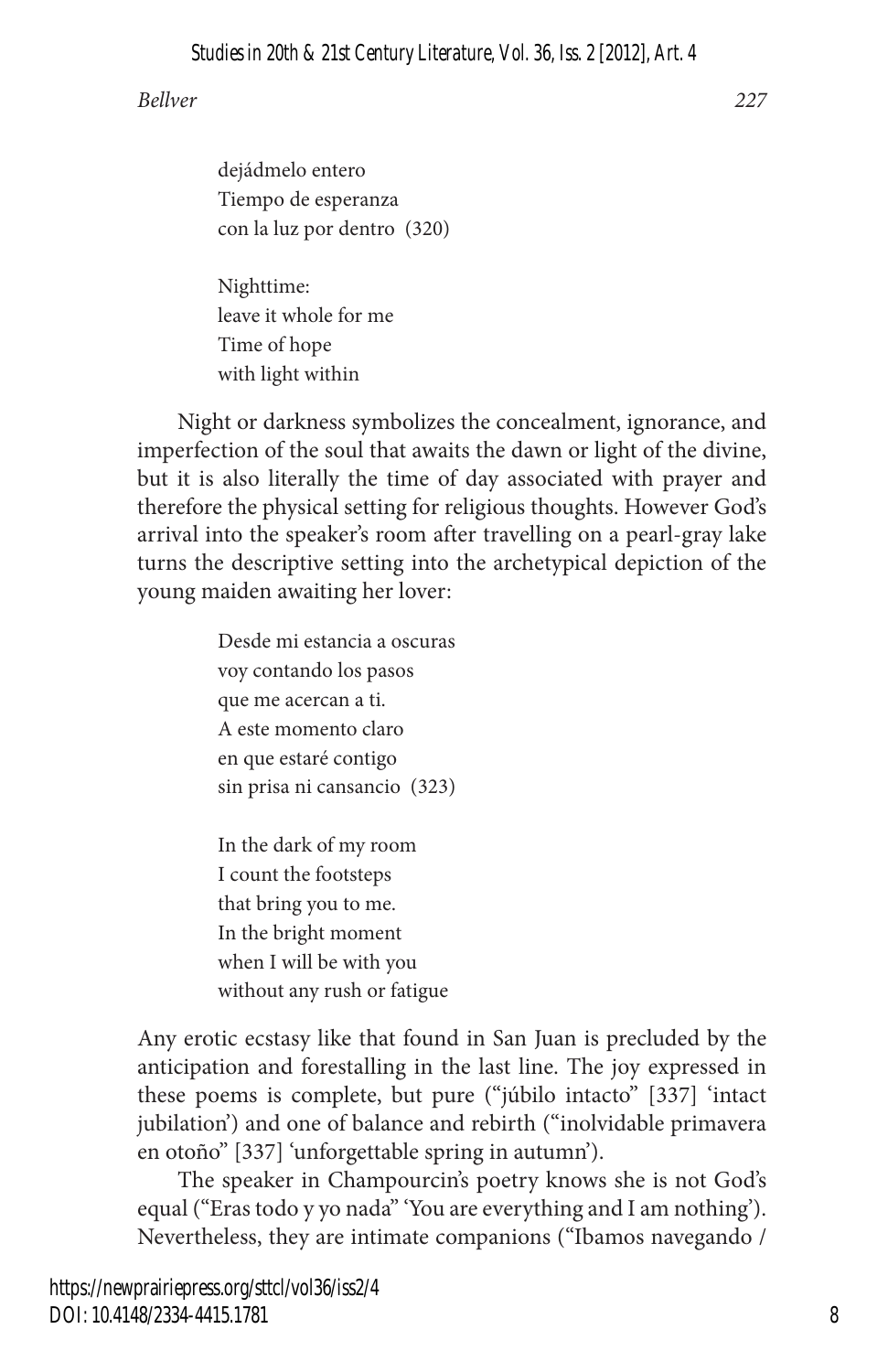en la barca del día sin nuevos oleajes" 'We were sailing along on the boat of time without any surf'), and sublime, perfect love engulfs her: "¡Qué nacimiento augusto del Amor verdadero" (396) 'What a majestic birth of true Love.' She may not achieve the ecstasy of a Santa Teresa or San Juan de la Cruz, but she nonetheless is blessed with a glimpse of God's magnificence. Even if she does not achieve the dissolution and communion of essences that marks the last phase of the mystic experience, she celebrates the transcendence and enlightenment that God does grant her.

Champourcin's focus on God in her poetry from the fifties to 1972 has been attributed by Francisca Colomer Pellicer and Beatriz Comella to her introduction to Opus Dei.6 Colomer goes as far as to say that Champourcin's poetry cannot be understood without a knowledge of the works of its founder, Josemaría Escrivá. In contrast, María Cristina C. Mabrey, on the basis of the statements of Champourcin's family and of Luzmaría Jiménez Faro, her friend and publisher, maintains that the poet's association with Opus Dei was fleeting and superficial (101). If we take the poet at her word, God and religion accompanied her all her life but surfaced in her poetry of the Mexican years. Whatever the stimulus for the religious poetry in her Mexican years, the result was well-wrought poems articulated quietly for God, and, of course, for her reader.

Although private and highly personalized, these poems were written with a diction and imagery reminiscent of those of the mystics.7 It should be remembered in passing that Champourcin was familiar with a wide range of authors besides the mystics. She was a cultured, well-read woman acquainted with authors writing in Spanish, English, and French. Her mastery of the latter two allowed her to earn a living in Mexico translating works of authors as diverse as Emily Dickinson, Mircea Eliade, Gaston Bachelard, Anais Nin, and William Golding. With this literary repertoire, the mystic idiom of her poetry should be seen as a result not only of the deep religious sentiments of a pious person, but also of a vast ingrained literary foundation. It is however San Juan de la Cruz who figures most prominently as the intertextual backdrop of her poetry. Echoes of San Juan are detectible in her poetry even before her Mexican period in *La voz en el viento* (1931) 'The Voice in the Wind,' but especially in *Cántico inútil* (1936) 'Useless Canticle.' The title of the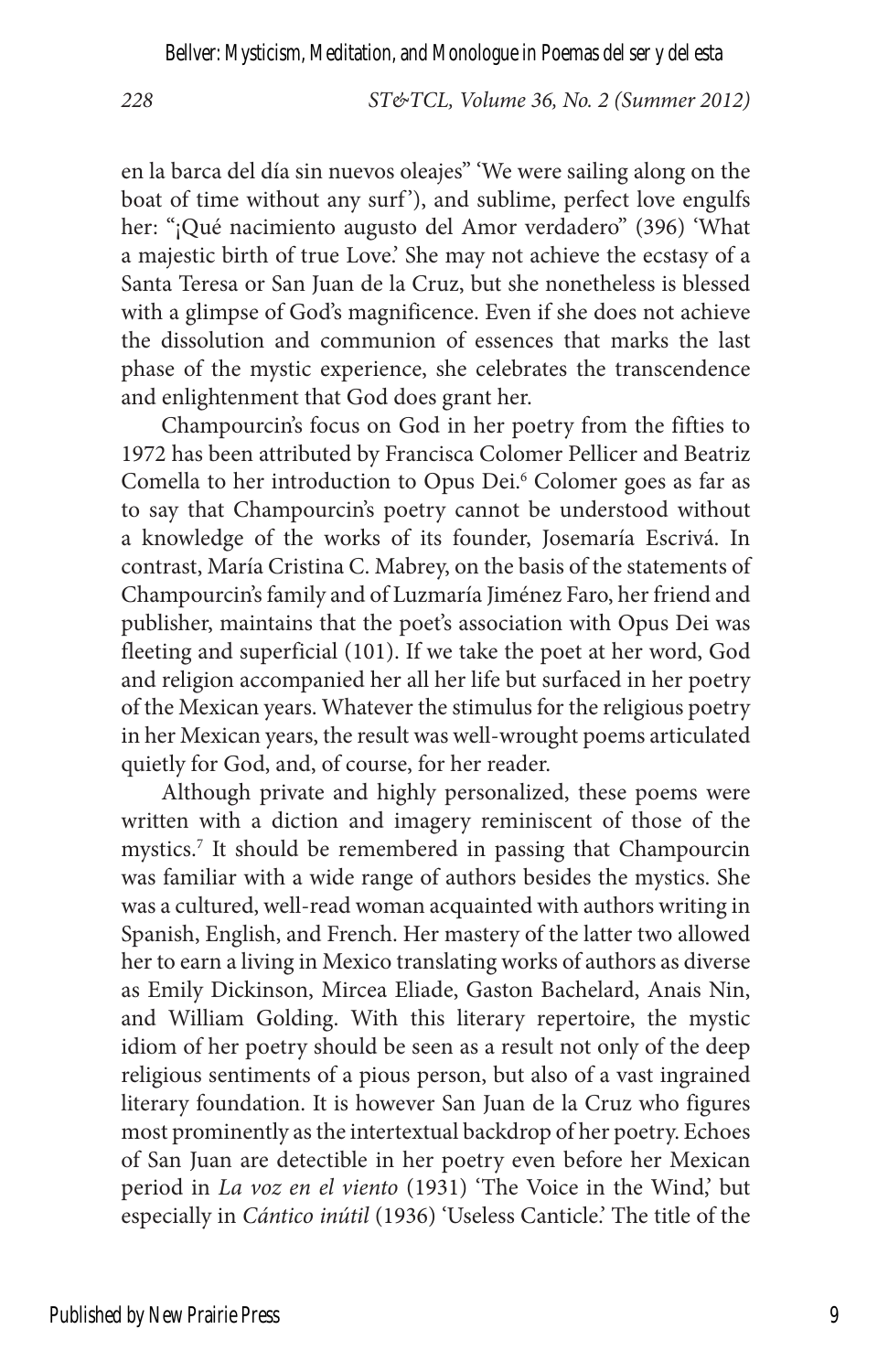latter recalls his *Cántico espiritual* 'Spiritual Canticle' but with the significant difference that her adjective points to the inadequacy of her words. She uses lines from San Juan as epigraphs to her poems and projects his influence in other ways. The title of one poem replicates San Juan's "Noche oscura," and she incorporates images characteristic of mystic poetry: desert, night, path, light, flame, bird, eternal spring. At this point she uses erotic imagery not to convey mystic love, but to sublimate erotic love. However in her overtly religious poetry, these symbols will verbalize sentiments more akin to his.

San Juan de la Cruz uses eyes and sight to represent the experience of the presence of God; his "eyesight is absorbed by the blinding light of God, which is, in turn, the source of all light and beauty, the objects of desire" (Daydí-Tolson 31). Not being quite the mystic that San Juan was, Champourcin's persona in *Poemas del ser y estar* is not graced with direct eye-contact. She remains on the sidelines as a witness, seeing God in heaven only reflected in the lake waters: "Ha llegado la hora / en que tan sólo Dios / se contempla en sus ondas" (324) 'The time has arrived / in which God alone / sees Himself reflected in the waves.' Nevertheless comparable sentiments and symbols allow Champourcin's speaker to come close to the style and tone of San Juan's poetry. As we have already seen, both speak of solitude in positive and even exalted terms, and of night symbolically as the blessed state in which God's light shines on the soul. Whereas the mystic feels the tension of the chase of the wounded deer and the excited agitation of the encounter, Champourcin's protagonist feels a consistent emotion of "júbilos nunca sentidos" (317) 'joy never felt.'

The mystic expresses the experience of the soul by means of physical, erotic phraseology, while Champourcin's expression remains modulated and chaste. In him the goal of transcendence is accomplished, while in her it continues as a desire. In his classic study of Spanish mysticism, Hermut Hatsfeld distinguishes the reality of the mystic from that of the poet: "La realidad del místico es Dios; la realidad del poeta es lo humano y lo divino en un sentido general" (16-17) 'The mystic's reality is God, the poet's reality is the human and the divine in a general sense.' The poet has the double objective of understanding God and of creating a work of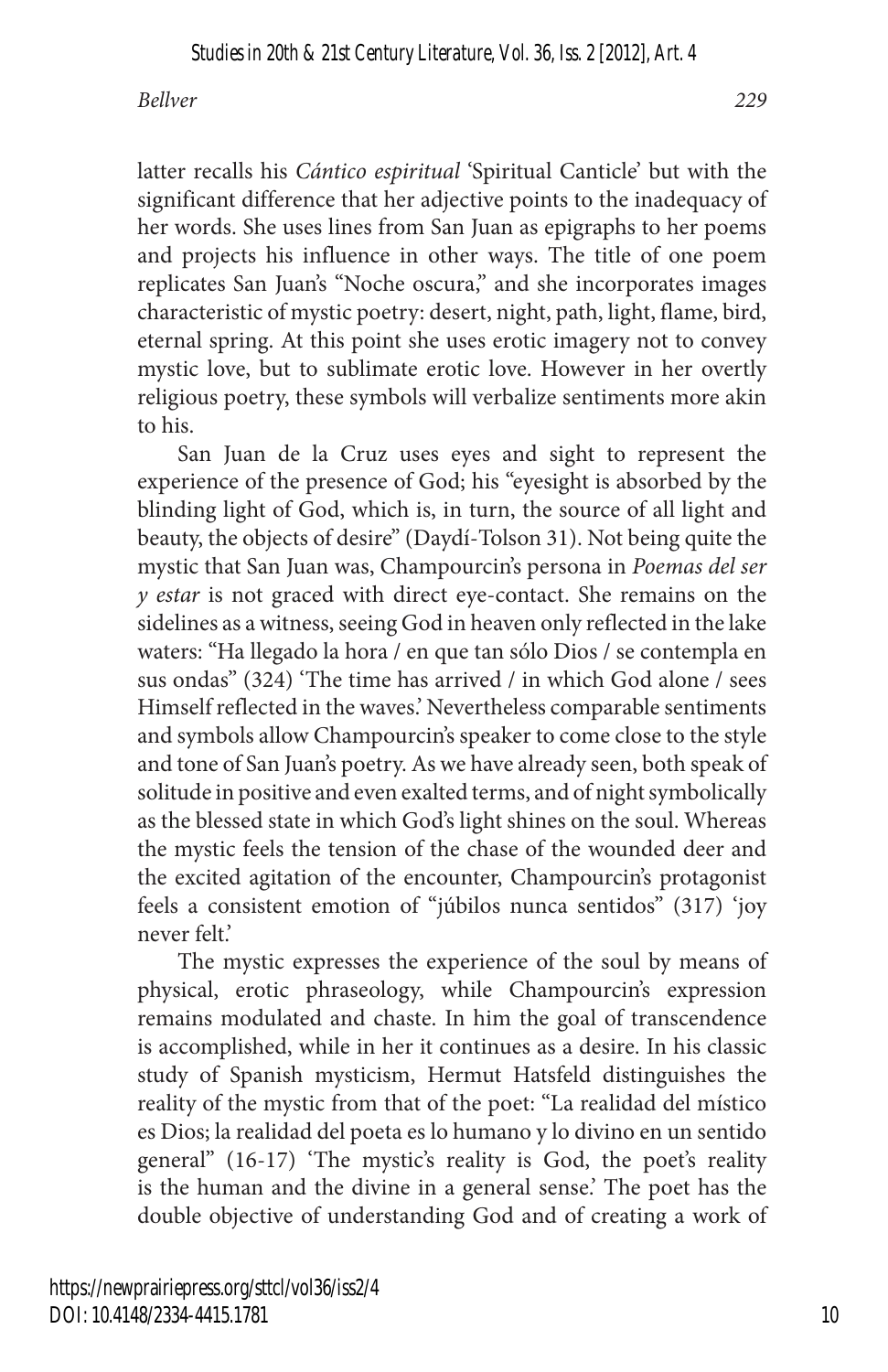Bellver: Mysticism, Meditation, and Monologue in Poemas del ser y del esta

*230 ST&TCL, Volume 36, No. 2 (Summer 2012)*

art. San Juan's poems are sustained symbolization or more precisely allegories combining images with concepts to create a narrative. San Juan's poems are mimetic, analogous representations in words of his mystical experience, theatrical in their inclusion of dialogue, setting, and protagonists. In contrast, Champourcin's poetry is lyrical and discursive; she states, describes, explains, questions. No matter how devout, her speaker dwells in the human realm of perception and thought.

Champourcin meditates, reflects and comments on the nature of God. Although in everyday discourse "meditate" and "contemplate" are generally used interchangeably, in the terminology of Western religion, contemplation signifies transcendence and meditation refers to deep and deliberate thought. As Biruté Ciplijauskaité explains in her essay on the theme of contemplation in contemporary Spanish poets, "contemplación pura se despoja de la imaginación, de la reflexión, del juicio y casi de la palabra. Se llega al olvido de sí mismo" (155-56) 'pure contemplation divests itself of imagination, reflections, judgment and nearly of the word. It achieves the erasure of the self.' The renunciation of the self creates emptiness in the soul and a state that makes it receptive to receiving the deity and to experiencing universal harmony. Christian meditation is a form of prayer structured, like the rosary, for reflection on the revelations, mysteries, and meanings of God. Poetry of meditation lies somewhere between quotidian and religious definitions. It is focused, diligent thinking and "thinking deliberately directed toward the development of specific emotions" (Martz 14).

Champourcin's reflections in these poems center on the question of presence, time, and, as the title indicates, the relationship between essence and existence.<sup>8</sup> For her, God is, above all, presence, and even more than that, omnipresence:

> Lejos y cerca, sí. A un paso algunas veces; otras dentro de mí,

Y en el ir y venir sigues omnipresente y próximo … (319)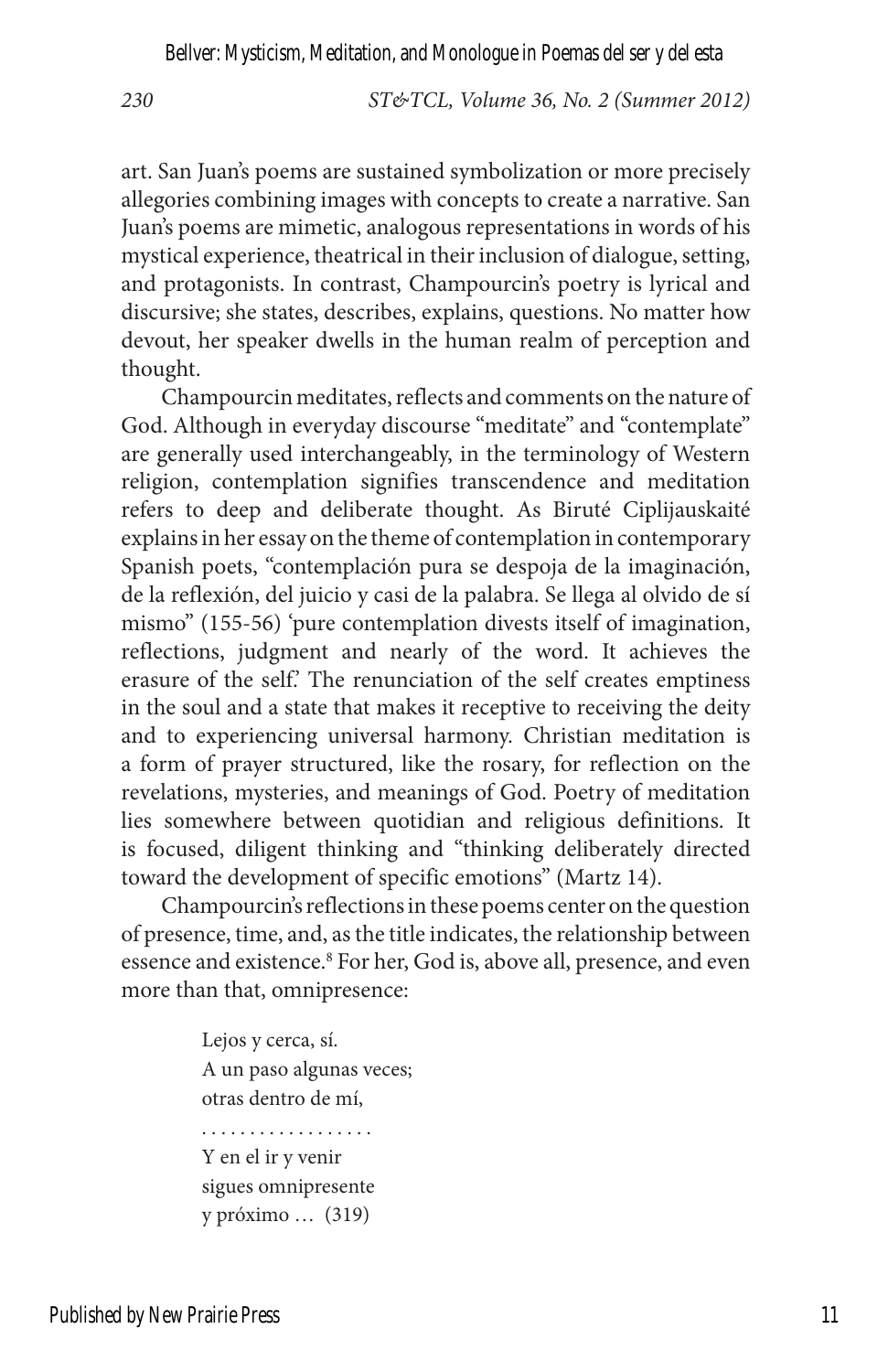Far and near, yes. One step away sometimes; other times within me.

In this coming and going You remain omnipresent And near …

God passes alongside her: "Mi árbol ya cantó, / vibrando entre Tus dedos" (326) 'My tree already sang / vibrating through Your fingers.' He resides within her "en el corazón mismo" (330) 'in my very heart'; and His light shines on her: "Hay un sol nuevo y limpio / en el polvo sutil / de estos rincones míos" (328) 'There is a new and spotless sun / in the fine dust of these corners of mine.' This presence is close and far, perceptible and imperceptible, nowhere and everywhere:

> Y me das el desierto que siempre te he pedido. Mas no el que no soñaba... Un desierto distinto (329)

And you give me the desert that I have always asked for But not the one I did not dream about... A different desert

The emptiness of the soul cleansed of the vacuousness of the material is replaced by a spiritual nothingness that is everything. Like many poets and religious thinkers, Champourcin identifies the beauty of nature with the deity. God emerges from the radiance of the dawn with sounds never heard before, and His magnificence is reflected in the "prodigious" blue lake. His beauty is an ancient one that eclipses all others:

> Me basta lo que tengo, porque me lo das, Todo. Esa "hermosura antigua" que Agustín reclamaba. ¡Que otros sueñen, ingenuos, con la belleza nueva de unos gestos inútiles que nada significan! (322)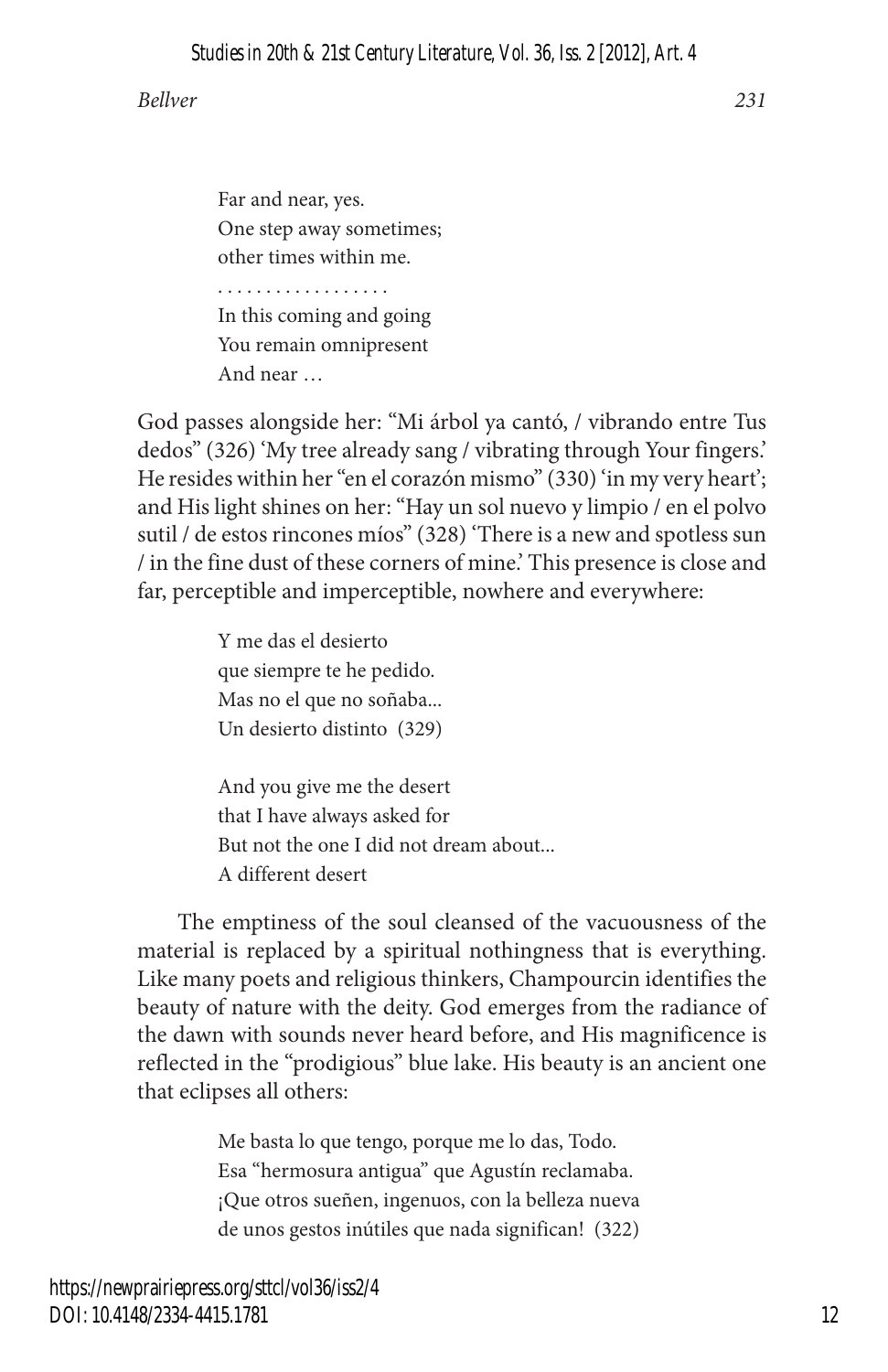What I have is sufficient, because You give me everything. This "ancient beauty" that Augustine sought. Let others naively dream of the new beauty of useless gestures that mean nothing!

This last citation illustrates that Champourcin's knowledge of religious thinkers went beyond the Spanish mystics. Her concentration on God as presence reflects one of Saint Augustine's major tenets. Referring to God, he wrote in his *Confessions* that "You are before all the past by the eminence of Your ever-present eternity: and You dominate all the future in as much as it is still to be: and once it has come it will be past; but '*Thou are always the self-same*'" (218). God is totally and exclusively presence; He *is*, independent of an individual's awareness of this truth or the ability to sense Him. Champourcin's accepts this basic Christian doctrine, declaring: "Sé que estás ahí / aunque no te siento" (320) 'I know you are there / even though I do not feel you.' God exists; He is present not in terms of time but also of space. Champourcin conceives of divine presence as a paradoxical spatial experience, as a state encompassing both the here and the there. This belief accounts for her repeated representation of the feeling of God's presence as an encounter—secret meetings out in nature, visits to her room, a touch on her hand, or the habitation of her soul.

A meditation on God involves a consideration of the concept of time, because the present points not only to actual existence but to temporal actuality. As St. Augustine explains, because God is eternal and changeless, before Him there is no time: "for time itself You made. And no time is co-eternal with You, for You stand changeless; whereas if time stood changeless, it would not be time" (219). Because God is not subject to the flow and advancement of time, to neither the past nor the future, the tripart dimensions of time must be collapsed into a single present: "there are three times, a present of things past, a present of things present, and a present of things future. For these three exist in the mind, and I find them nowhere else: the present of things past is memory, the present of things present is sight, the present of things future is expectation" (Augustine 223). The mind undermines the passage and transitoriness of time. Therefore Champourcin speaks of spiritual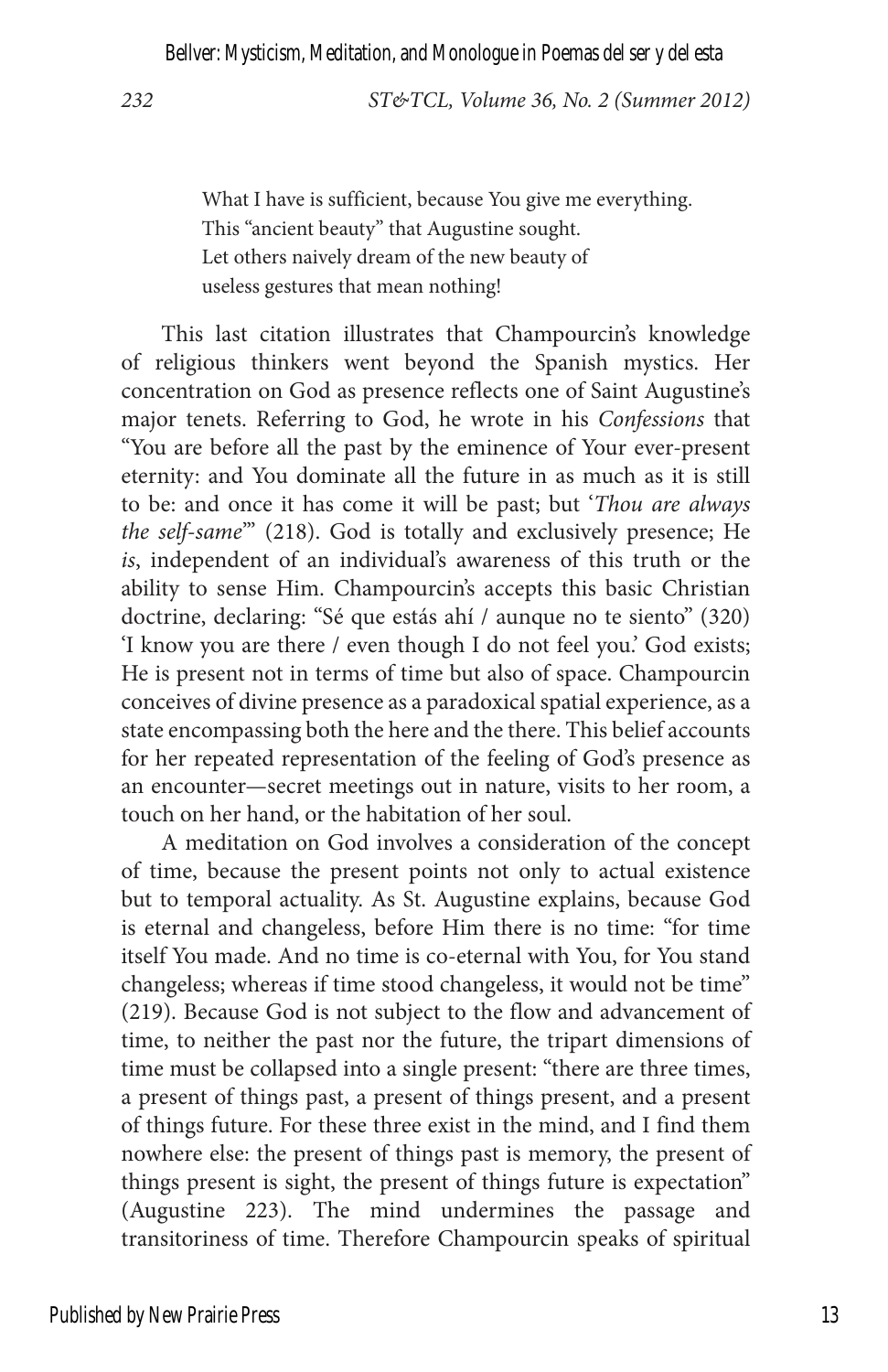time as slow and repetitive: "Despacio, muy despacio. / Repetir lo mismo / con palabras eternas" (316) 'Slow, very slow. / Repeating the same thing with eternal words.' God's presence is felt when time pauses, "en la dulce pausa" (320), and ultimately cancels time and its sad, and ruinous force. Champourcin affirms religious doctrine and reiterates St. Augustine in her insistence on the present: "Hoy sin ayer ni mañana" (317) 'Today without yesterday nor tomorrow.'

In her enthusiasm to stress presence and its importance to the prayerful life, she seems to stray from orthodox doctrine when she orders that existence take precedence over essence:

> Y para ser, estar. Lo que huye no existe. Lo que pasa fugaz no será propio nunca . . . . . . . . . . . . . . . . Para ser de verdad estáte ahí, en tu sitio (317)

And to be, exist. Whatever flees does not exist. Whatever passes quickly will never be one's own

. . . . . . . . . . . . . . . . To truly be stay there, in your place

She might seem to be espousing the existential philosophy, which considers essence as illusion and conceives of the self as nothing except what it becomes. In traditional philosophy, from Aristotle to the Scholastics, essence is an abstract, permanent, and immutable quality, while existence is a concrete, derivative, and changeable condition, that is, the distinction between the meanings of the Spanish verbs *ser* and *estar* in the title of the collection discussed here. According to the Catholic Encyclopedia, "Whereas the essence or quiddity gives an answer to the question *what* the thing is, the existence is the affirmative to the question as to *whether* it. Thus, while created essences are divided into both possible and actual, existence is always actual and opposed by its nature to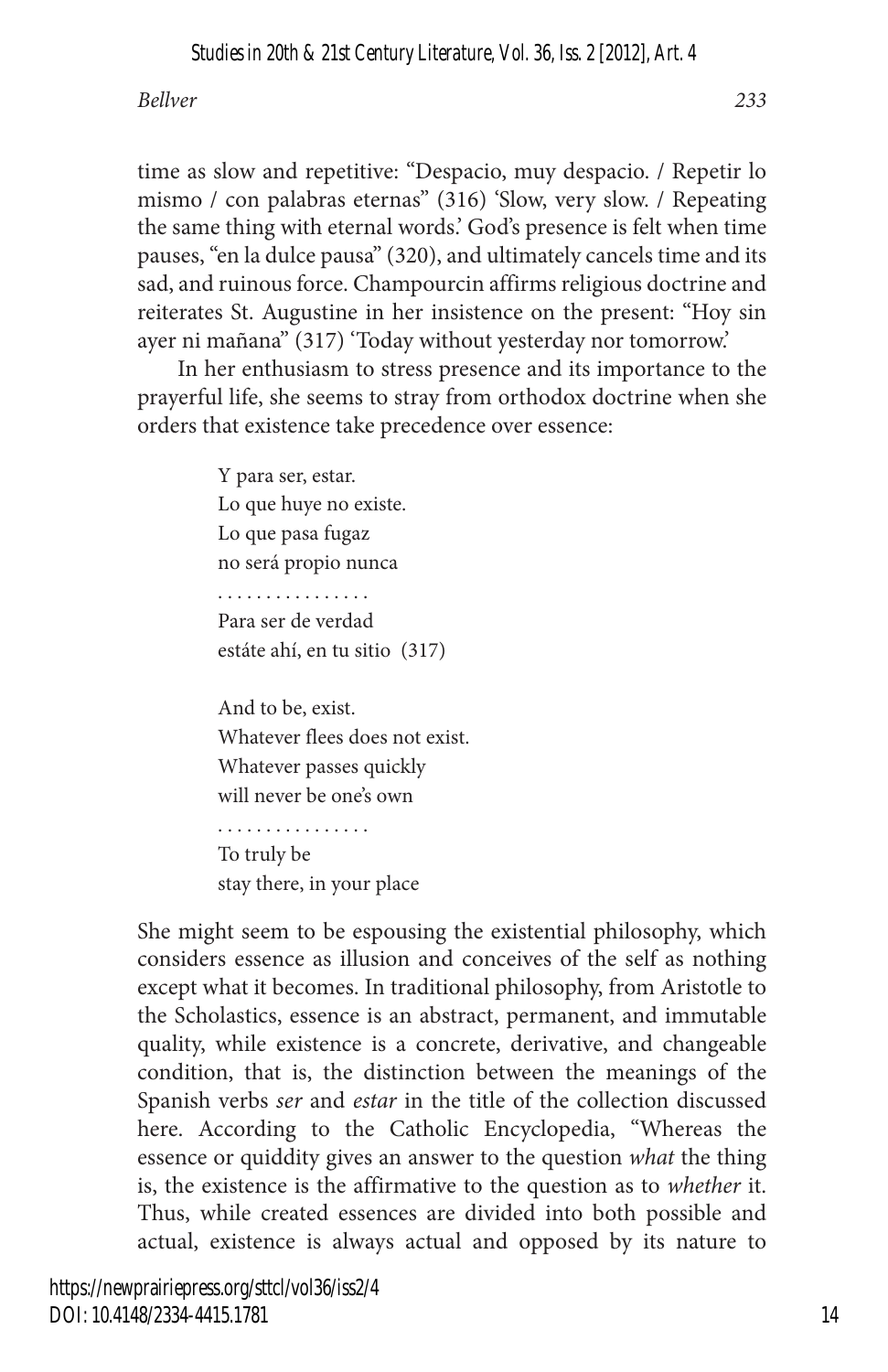simple potentiality" (6). Saint Thomas and his followers believed that existence emanates from essence but that a being is primarily an act of existing, that its world is one of individual acts of existing rather than one of forms or essence.

It is within this idea of existence as an active posture that Champourcin's poems should be understood. Existence does not mean for her physical movement but situating one's soul in the right place from which to await spiritual reward:

> Jamás te disperses en rumbos que no te acogerán. —Marta salió al camino; María aguardó en paz—. . . . . . . . . . . . . . . . . . . . . Para ser, entregarse. Para entregarse, estar

en la cena de Pascua (318)

Never

run off in unwelcoming directions. —Martha walked away; Maria waited peacefully—. To be, surrender yourself. To surrender yourself, be at the Easter meal.

In the two possible ways of serving Christ, as personified by the New Testament figures of Martha and Mary, Champourcin chooses the latter's path of meditation, of hopeful waiting, and committed surrender.

In her meditations on her relationship with God, the poetic speaker of *Poemas del ser y del estar* addresses her words and thoughts to God in what often seem to be more like prayers than poems. This posture is not surprising since Champourcin wrote that the life of a poet is a dialogue with God (285). In this intimate dialogue the poet opens her soul, confessing her yearnings and anxieties in a "plegaria entre los actantes póeticos, yo-poeta y Tú Dios" (Ascunce xlvi)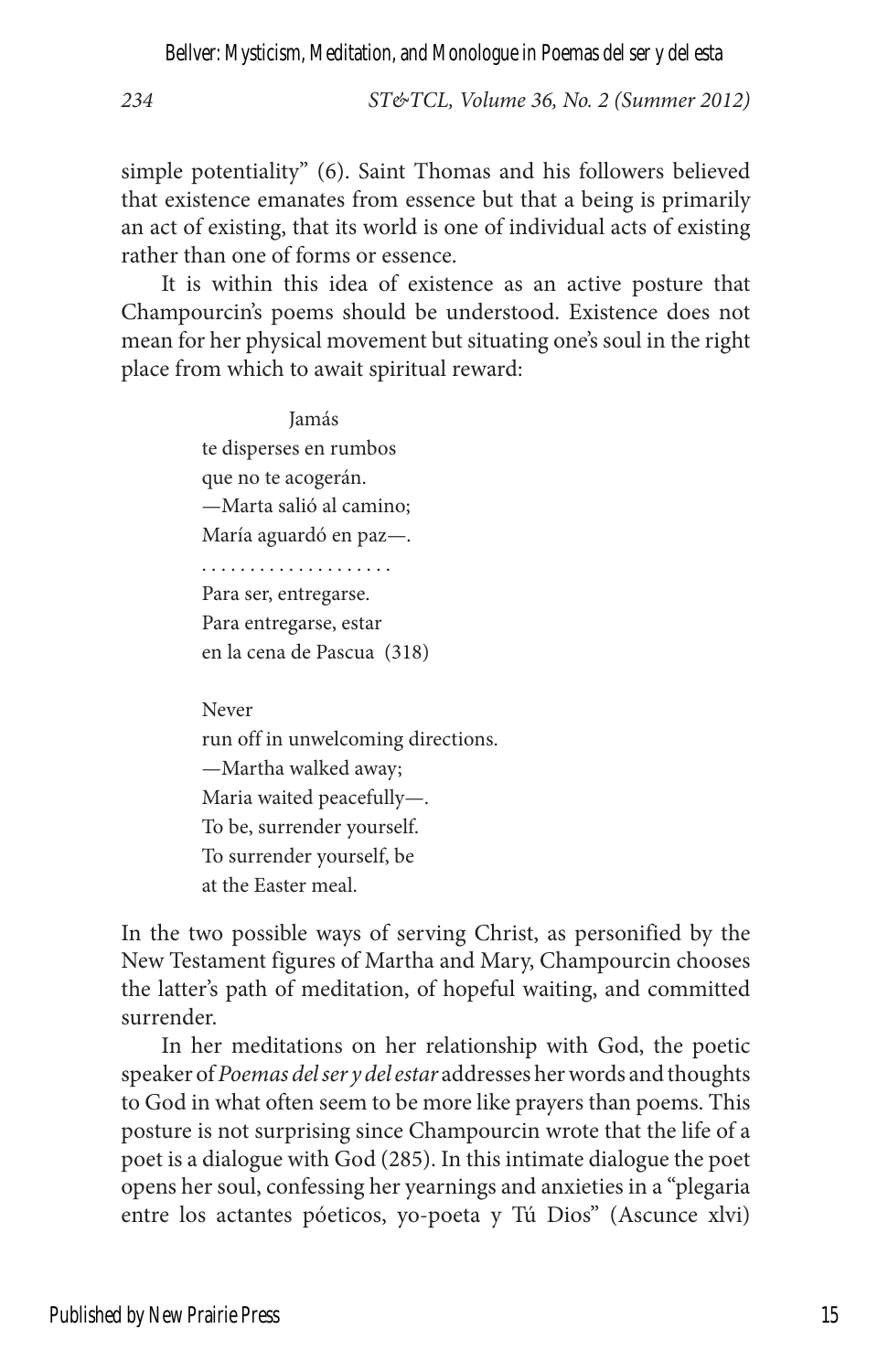'prayer between the poetic subjects, the I-poet and the you-God.' A dialogue presupposes the presence of a speaker and an auditor and a sustained interchange of roles between them. However, except for "La canción del sicomaro" 'The song of the sycamore' in which Christ's words to Zaccheas are quoted twice, these poems, like all prayers, are verbalized thoughts that receive no responses or reactions and therefore should rightfully be called monologues. In contrast to diegesis and mimesis, these lyric compositions entail a type of communication in which the addresser and the addressee are the same person. An addressee or auditor may be implied, desired or addressed, but lyric poetry is essentially communication with the self. Lyric poetry is characterized, according to Bakhtin, by being monological, by expressing a single voice or point of view. He considers it implicitly unitary, limited, and self-contained since it "deals only with the subject whose praise he sings, or represents, or expresses, and he does so in his own language that is perceived as the sole and fully adequate tool for realizing the word's direct, objectivized meaning" (61). Bakhtin privileges the novel which he defines as "multiform in style and variform in speech and voice" and characterizes it by its heteroglossia—its many voices, registers, and dialogic nature (261). However it is precisely the single-mindedness and solo voice that bestows power on the poetic speaker and in the case of Champourcin removes intermediaries and obstructions between God and her.

Lyric poetry constitutes an interior discourse, internal and private. Arturo de Villar maintains that by writing as she prays, Champourcin converts the "acto vulgar" (2002: 91) 'ordinary act' of writing into a private liturgy made public. No matter how public, the language of poetry is self-directed, individualistic, and singular. The poetic subject talks to him or herself, seemingly alone and in private, but also openly and without restraint. However in this act of self-communication, the speaking voice projects itself onto an other, a double, who may be an implied, separate being or the self cast into the role of a you. Even though only in an oblique manner, the poetic I creates the impression of presence, of a second person who is present but silent, absent, or imagined. Whether written or spoken, once articulated, words exist in the world of living voices and crowded discourses. To quote Dickinson: "A word is dead /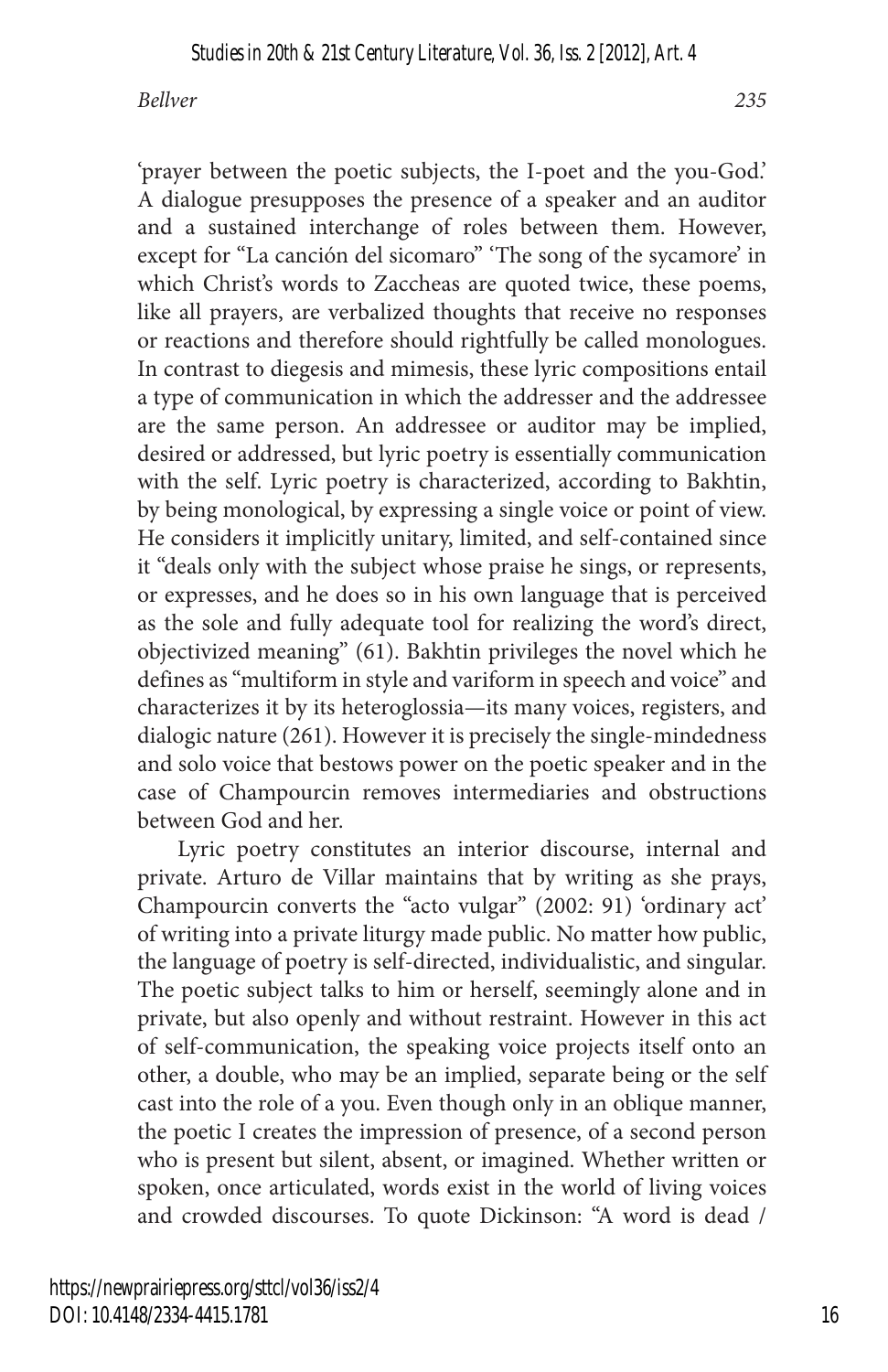Bellver: Mysticism, Meditation, and Monologue in Poemas del ser y del esta

*236 ST&TCL, Volume 36, No. 2 (Summer 2012)*

When it is said, / Some say. / I say it just / Begins to live / That day" (42). Not only does the word take on an existence in the empirical world by virtue of its verbalization, in linguistic terms it exists within the atmosphere of the already spoken or written, and it "is shaped in dialogic interaction with an alien word that is already in the object," as Bakhtin says (279). No matter if we refer to the quotation of the poet or the philosopher, we become aware that even private and solitary enunciations are, one way or another, an act of communcation. Lyric poetry anticipates no answer; it merely asks, wonders, or meditates. Nevertheless by doing so, it establishes an awareness of something beyond the speaking voice and her consciousness. Furthermore, it is linked to the conceptualization of existence. Therefore, by addressing God over and over as you, Champourcin ratifies His presence, which, even if spiritual, is still felt, and, although absent, is still possible. Far from closing her off from God, Champourcin's monologues corroborate his existence. By addressing God as Thou, he becomes the addressee and the implied auditor or recipient of her prayer/poems. Occasionally she resorts to the first personal plural in order to draw Him even closer to her in the single unit of we. The disposition of the poetic voice draws Him closer to her and establishes a personal bond between them that opens the possibility for the realization of a union with Him.

The implication of the existence addressed in *Poemas del ser y del estar* belies the initial impression of solitude, withdrawal, and self containment in these poems. The poetic speaker opens herself to a you. who almost always is God—the Father or the Son—but she also speaks to a few human beings. She addresses her sister directly, evoking their past and commanding her in the present: "¡Ven conmigo a mirarlo!" (325) 'Come with me and look at it.' She writes a letter to Santa Teresa, whom she addresses in a familiar, friendly, and almost sisterly manner: "¿Qué haces, en qué piensas?" (338) 'What are you doing, what are you thinking about'; "Podemos ser amigas, si quieres" (339) 'We can be friends, if you want.' She seeks the saint's guidance, confesses her weaknesses to her, and asks for her friendship using a language that is conversational in tone, simple in lexicon and syntax, and full of human emotion. Her informal and candid attitude and her repeated use of direct address in these poems produce a closeness and a sense of companionship with her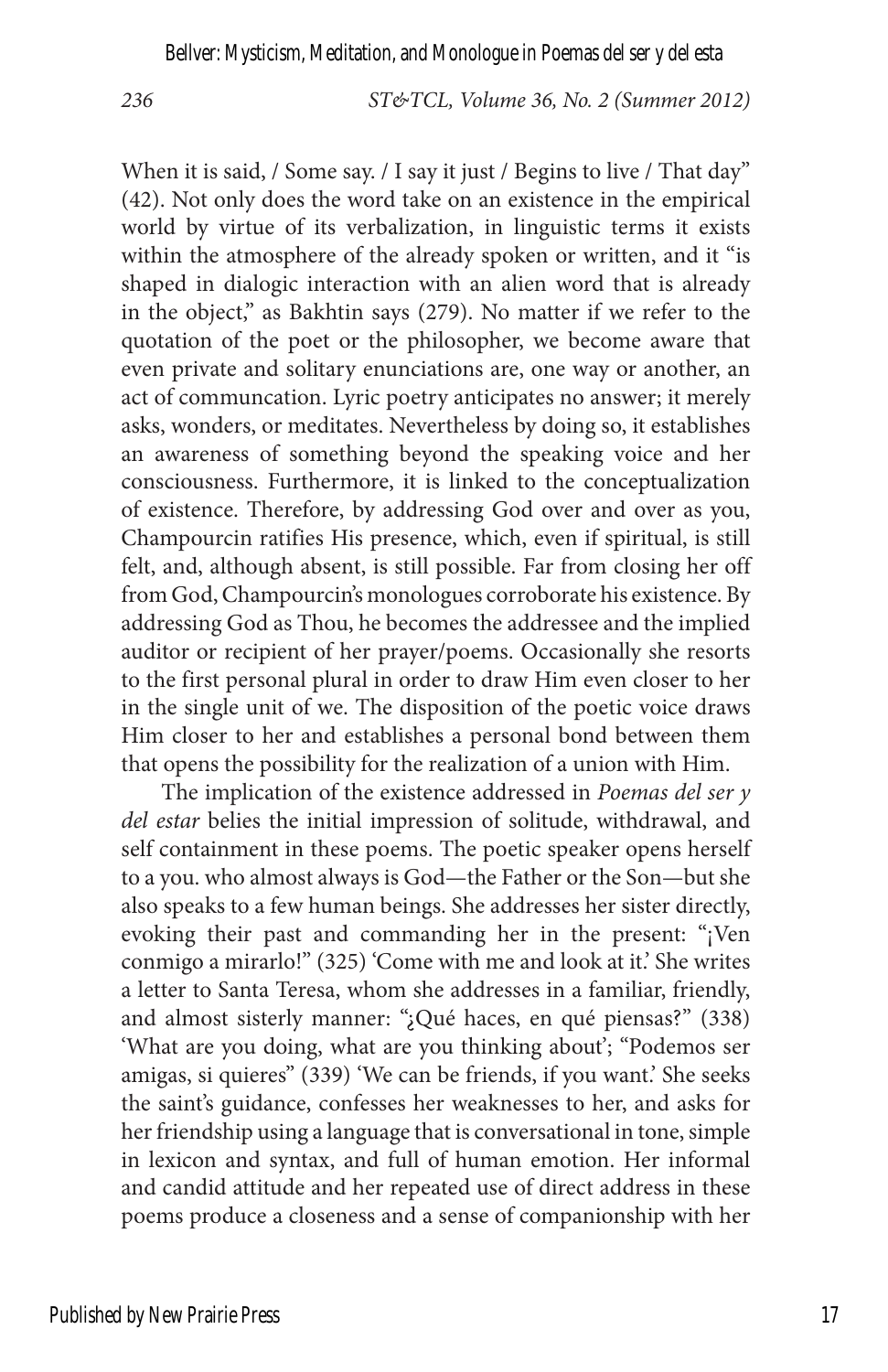subjects. These monologues double back on themselves when the poetic persona addresses herself and creates a double. She can speak to a you that reduplicates the speaking I, or she can metaphorically turn herself into a tree to which she refers in the third person.

All these discursive operations illustrate that monologues and lyric poetry in general are not closed and totally ego-centered compositions. Although the monologue originates in the speakingself, it creates its own sense of other, of silent auditor or interlocutor, and of presence. In a similar manner meditation implies a conciousness of a realm beyond that same self. Detachment from the outside, social world does not negate engagement. On the contrary, it nurtures reflection, understood as an inward yet deliberative posture, a conceptual interchange with existing ideas, views, or discourses. Meditation and monologue collude in the prayer-like poem to bring the poetic speaker closer to her ultimate goal of union with God. In one of the last poems in the collection published before *Poemas del ser y del estar*, Champourcin alludes to the day of "eternal dialogue," when no words will be necessary, when there will be a "Díalogo sin voz" (306) 'Dialogue without a voice.' Words, even in internal, monologic form, will not be necessary. When human utterances are no longer needed, she will draw even closer to mystic fulfillment. Thus monologue and meditation prove to be a significant step in the poet's quest for transcendence.

The poetry of Champourcin spans a long and fruitful trajectory. Although always cognizant of the social and cultural climate around her, she reacted to that reality in her own way. Whether due to her gender, circumstances, or temperament, her poetry has remained a marginal variation of mainstream poetry. The adventurous, young poet embraced the avant-garde stance promoted by her male counterparts without forfeiting her admiration for Juan Ramón Jiménez; the widow spoke to God in verse form; and the exile recalled her past from a temporal distance of decades. The older woman, having returned to her homeland, confronted the hostility and alienation of contemporary urban life and reflected on loneliness, passing time, and death. Her poetry is personal and personalized, but she does not allow autobiography to become the overt focus of her poems, and she never succumbs to the banality of the outside world. She dwells within herself in her "perpetuo exilio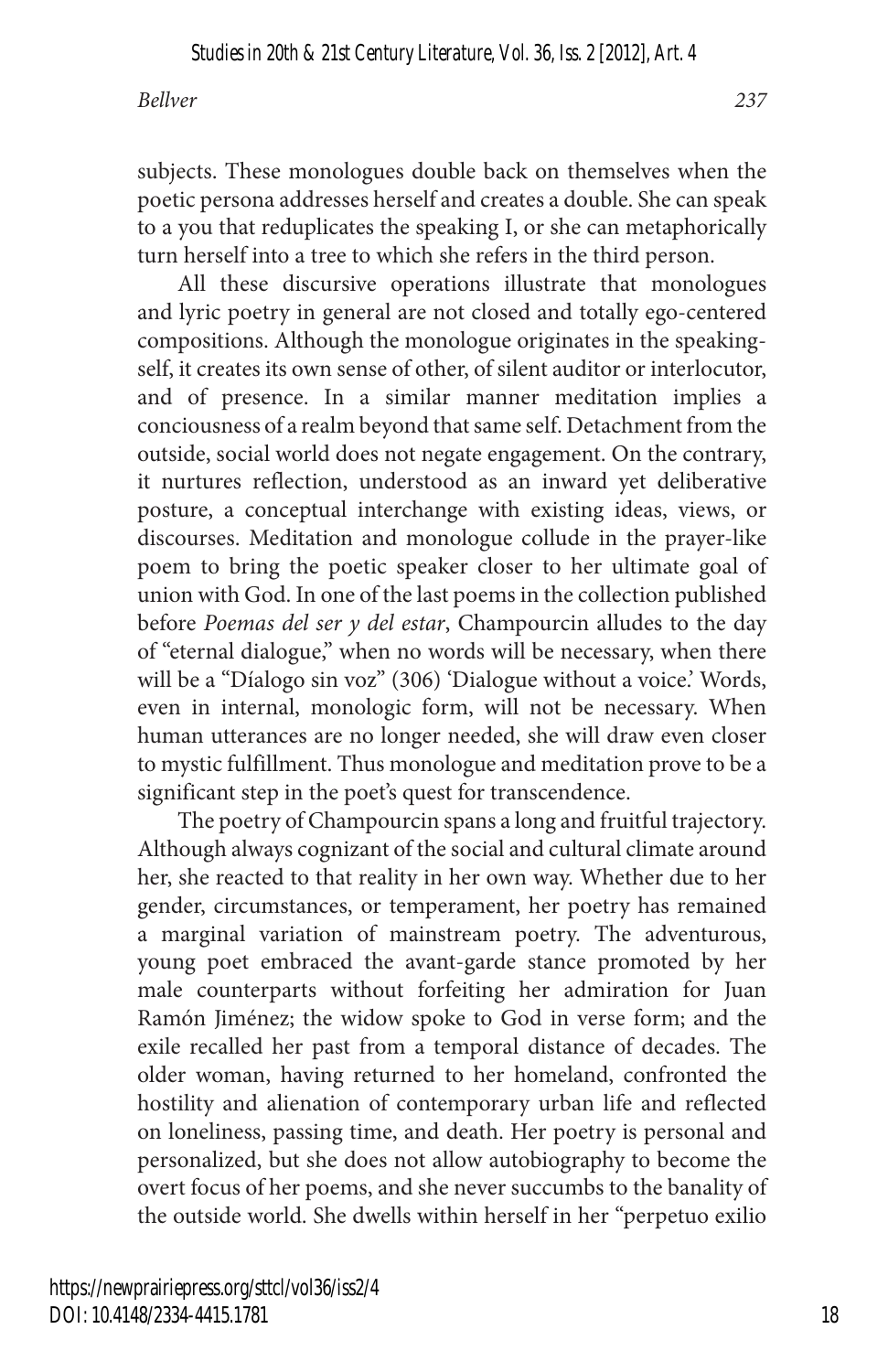interior" (Colomer Pellicer 207) 'perpetual interior exile,' without becoming self-absorbed. Her poetry is similar to but different from contemporary, canonical poetry of Spain, coinciding in some of her essential themes including in her desire for spiritual transcendence yet standing apart particularly in religiosity. Never displaying doubt or deviation from orthodox dogma, her religious poems engage with sacred and revered texts, approximate mystic illumination, and spring from humble devotion.

#### Notes

1 Different critics perceive different degrees of shift. For example, Acillona and Comella see Champourcin's religious poetry as a result of a well-defined rediscovery of God. On the other hand, Villar sees not so much a shift from human to divine love as an amalgamation of the two and a debate between the two. He finds hints of religiosity in her earliest collection.

2 In 1991 José Angel Ascunce initiated a revival of her name with his edition of her complete poetic production. Since then Ascunce and others have attempted to establish a place for her among Spanish poets (Bellver, Jiménez Faro, Miró, Villar, Wilcox). She has been included in the anthology of Spanish twentiethcentury poetry edited by Jose Paulino Ayuso as part of the Clásicos Castalia series. A number of anthologies of her poetry were published between 1988 and 2008. Monographs have been written on her, but mostly by small or specialty presses (Comella, Landeira, Mabrey, Vidal). Collections of essays have been published on her, and North American Hispanists have featured her in recent studies. In 1989 she was awarded the Euskadi prize for poetry, in 1992 she was nominated for the Premio Príncipe de Asturias de las Letras, and in 1997 she received the Medalla del Mérito Artístico del Ayuntamiento de Madrid. Despite all these efforts to recognize her, Champourcin has remained a literary outsider in Spain.

3 This is not to say that no religious poetry was written at the time. Gerardo Diego wrote poetry with religious themes, and Debicki affirms that Carlos Bousoño wrote "first-rate religious poetry."

4 All the quotations from Champourcin are taken from her *Poesía a través del tiempo* and the translations that follow them are mine.

5 José Angel Valente wrote essays on the Spanish mystics San Juan de la Cruz, Miguel de Molino, and Santa Teresa. His poetry reveals intertextual echoes of Christian mysticism, Jewish kabbalah, and Muslim Sufism, as well as Taoism, Buddhism, and the works of María Zambrano. His poetic subject seeks an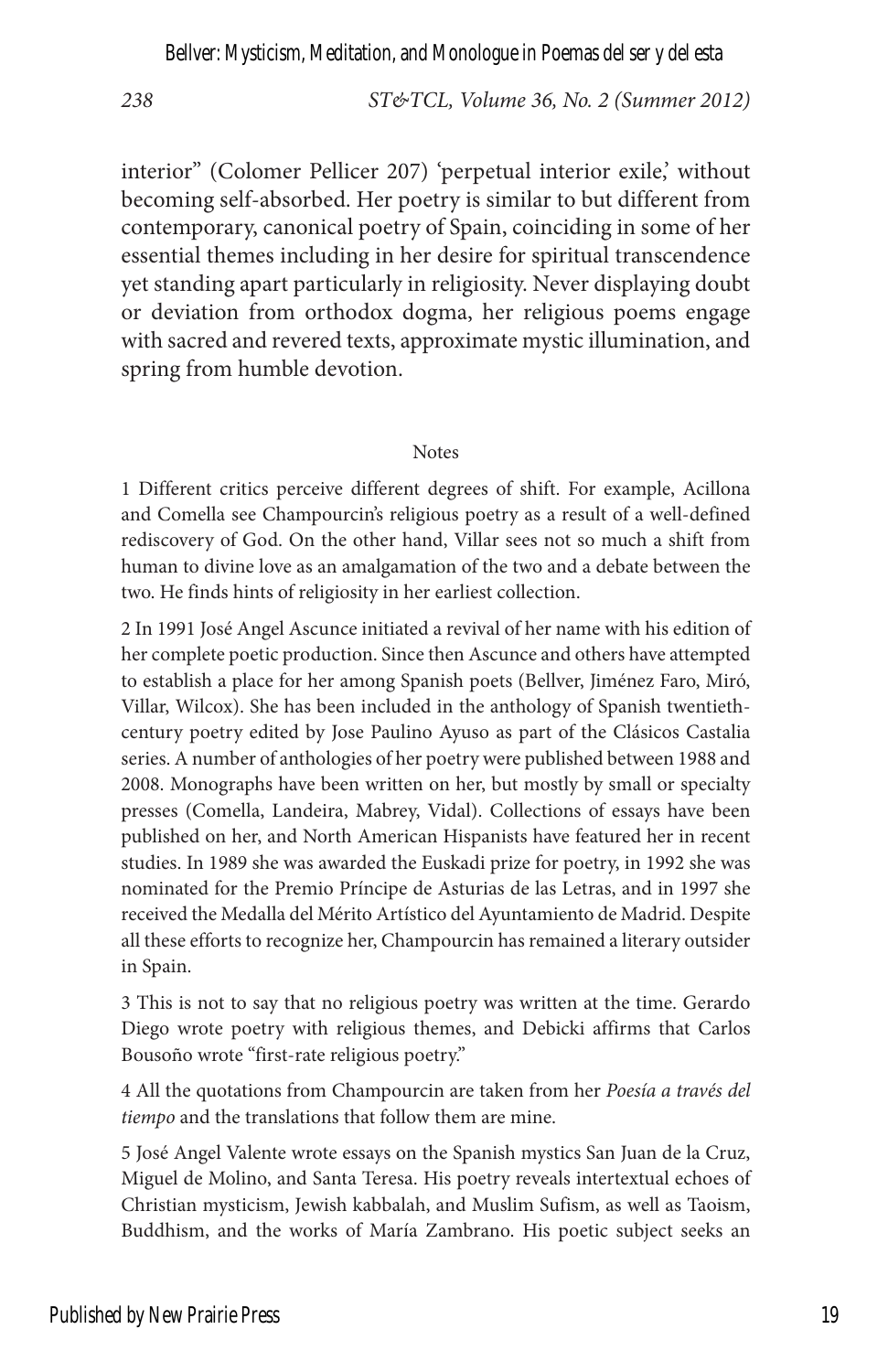"other," in transcendent harmony, a divinity, a beloved, nature, or even music (See Linda D. Metzler 's study). Rather than casting a broad philosophical net, Champourcin moors her sight and heart on one God, that of the New Testament and her Catholic faith.

6 Colomer insists that Champourcin rediscovered God in Mexico for three reasons. She suffered some sort of religious crisis in 1947 or 1948; she discovered the writings of Thomas Merton; and she joined the Opus Dei in 1952 (215-22). This critics gives details on the poet's involvement in Opus Dei.

7 Champourcin recognized the influence of San Juan on her poetry (Bellver "Conversación," 76, Landeira 2005, 246). In her eagerness to persuade her readers that Champourcin was a feminist, Mabrey correlates Champourcin with Santa Teresa (325-27) and equates Champourcin's independent stance before her beloved with that of Sor Juana Inés de la Cruz (370-72). According to Colomer, crucial to the poet's "rediscovery" of God was her introduction to the writings of Merton (217). By quoting the German mystic Henry Suso in *Cántico inútil*, Champourcin provides additional proof of the extensiveness of her knowledge of religious writers.

8 Champourcin's preoccupation with God's presence is evident from the beginning of her religious period. The very title of her first book of divine love—*Presencia a oscuras*—verifies her consciousness of God's presence, with the significant difference that at the beginning there is more darkness than light, more obstructions than visibility, and more searches than encounters.

#### Works Cited

- Acillona, Mercedes. "Poesía mística y oracional de Ernestina de Champourcin." *Letras de Deusto* 20.48 (1990): 103-18. Print.
- Ascunce, José Angel. Prologue. Champourcin ix-lxv.
- Augustine, Saint. *Confessions: Books I-XIII*. Trans. F. J. Sheed. Introduction Peter Brown. Indianapolis: Hackett, 1993. Print.
- Arzimendi, Milagros. Introduction. *Cántico inútil, Cartas cerradas, Primer exilio, Huyeron todas las islas.* Ernestina de Champourcin. Málaga: Centro Cultural de la Generación del 27, 1997. Print.
- Bakhtin, Mikhail M. *The Dialogic Imagination: Four Essays*. Austin: U of Texas P, 1981. Print.
- Bellver, Catherine G. *Absence and Presence: Spanish Women Poets of the Twenties and Thirties*. Lewisburg: Bucknell UP/London: Associated UP, 2001. Print.

https://newprairiepress.org/sttcl/vol36/iss2/4 DOI: 10.4148/2334-4415.1781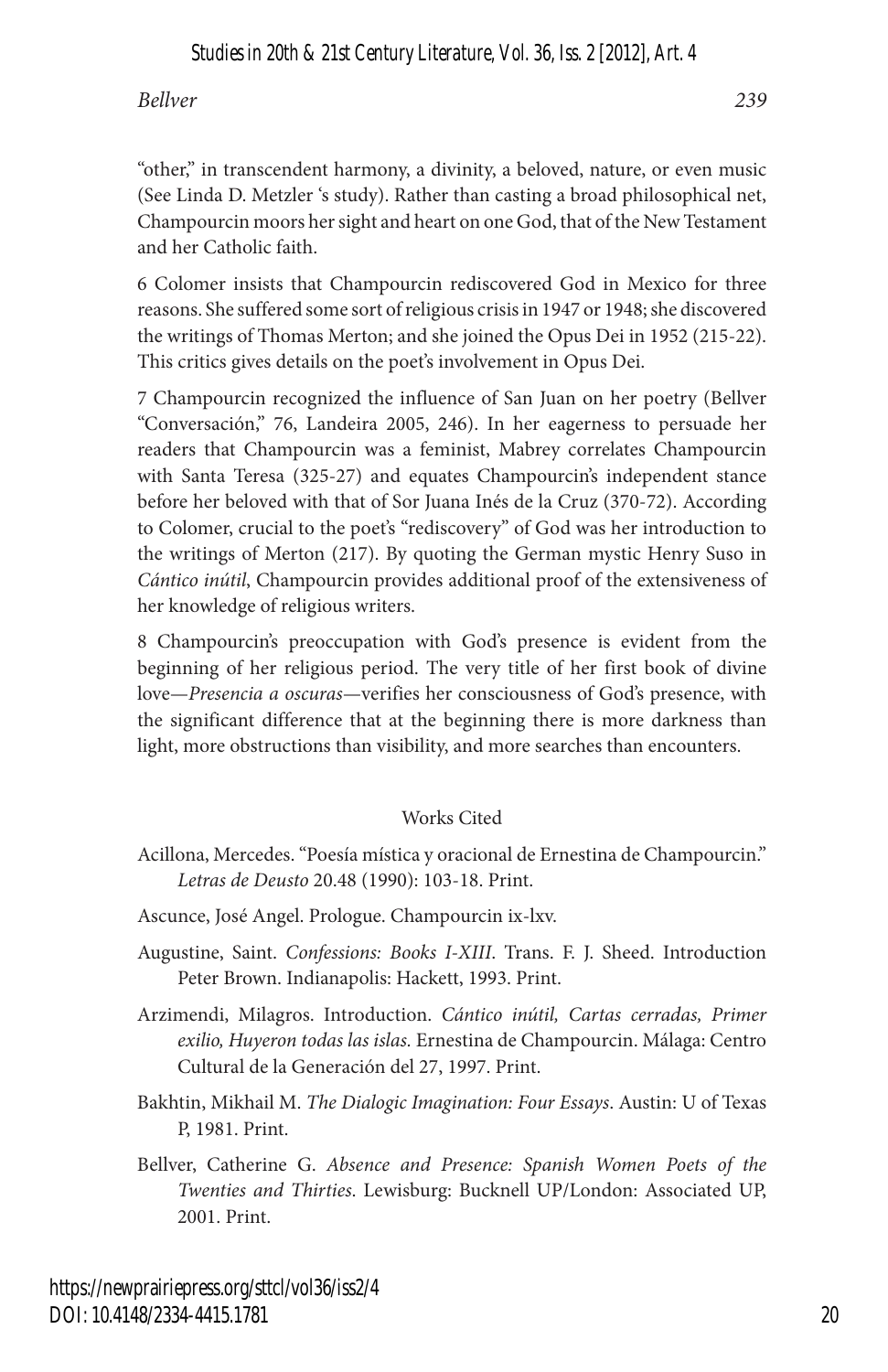Bellver: Mysticism, Meditation, and Monologue in Poemas del ser y del esta

*240 ST&TCL, Volume 36, No. 2 (Summer 2012)*

- —. "Conversación con Ernestina de Champourcin." *Ojáncano* 10 (1995): 68-77. Print.
- Benson, Douglas K. "Transtextualidad, hipertextualidad y poliglosia en la poesía religiosa de Ernestina de Champourcin." Landeira. Ferrol. 107-21. Print.
- Champourcin, Ernestina de. *Poesía a través del tiempo*. Ed. José Angel Ascunce. Barcelona: Anthropos, 1991. Print.
- Ciplijauskaité, Biruté. "Los gozos de la contemplación." *The Poetry of Discovery: Essays in Honor of Andrew P. Debicki.* Ed. Roberta Johnson. Boulder: Society of Spanish and Spanish American Studies, 2003*.* 155-71*.* Print.
- Colomer Pellicer, Francisca. "El exilio interior de Ernestina de Champourcin." *Ernestina de Champourcin: Mujer y cultura en el siglo XX*. Ed. Rosa Fernández Urtasun and José Angel Ascunce. Madrid: Biblioteca Nueva, 2006. Print.
- Comella, Beatriz. Introduction. *Ernestina de Champourcin, del exilio a Dios*. By Ernestina de Champourcin. Madrid: Rialp, 2002. 9-64. Print.
- Daydí-Tolson, Santiago. "Light in the Eyes: Visionary Poetry in Vicente Aleixandre." *Contemporary Spanish Poetry: The Word and the World.* Ed. Cecile West-Settle and Sylvia Sherno. Madison/Teaneck: Fairleigh Dickinson UP, 2005. Print.
- Debicki, Andrew P. *Poetry of Discovery: The Spanish Generation of 1956-71*. Lexington: UP of Kentucky, 1982. Print.
- Dickinson, Emily. *Poems.* Ed. Martha Dickinson Bianchi and Alfred Leete Hampson. Introduction Alfred Leete Hampson. Boston: Little, Brown, 1957. Print.
- Espejo-Saavedra, Rafael. "Sentimiento amoroso y creación poética en Ernestina de Champourcin." *Revista Interamericana* 12.1 (1982): 133-39. Print.
- "Essence and Existence." *Catholic Encyclopedia Online*. Catholic Encyclopedia, 1907-1912. Web. 5 July 2010.
- Jiménez Faro, Luzmaría. "Ernestina de Champourcin: Un peregrinaje hacia la luz." Introduction. *Antología poética*. Ernestina de Champourcin. Madrid: Torremozas, 1988. 9-17. Print.
- Landeira, Joy, ed. *Una rosa para Ernestina: Ensayos en conmemoración del centenario de Ernestina de Champourcin*. Ferrol: Sociedad de Cultura Valle-Inclán, 2006. Print.
- Mabrey, María Cristina C. *Ernestina de Champourcin, Poesía de la Generación del 27, en la oculta senda de la tradición poética femenina*. Madrid: